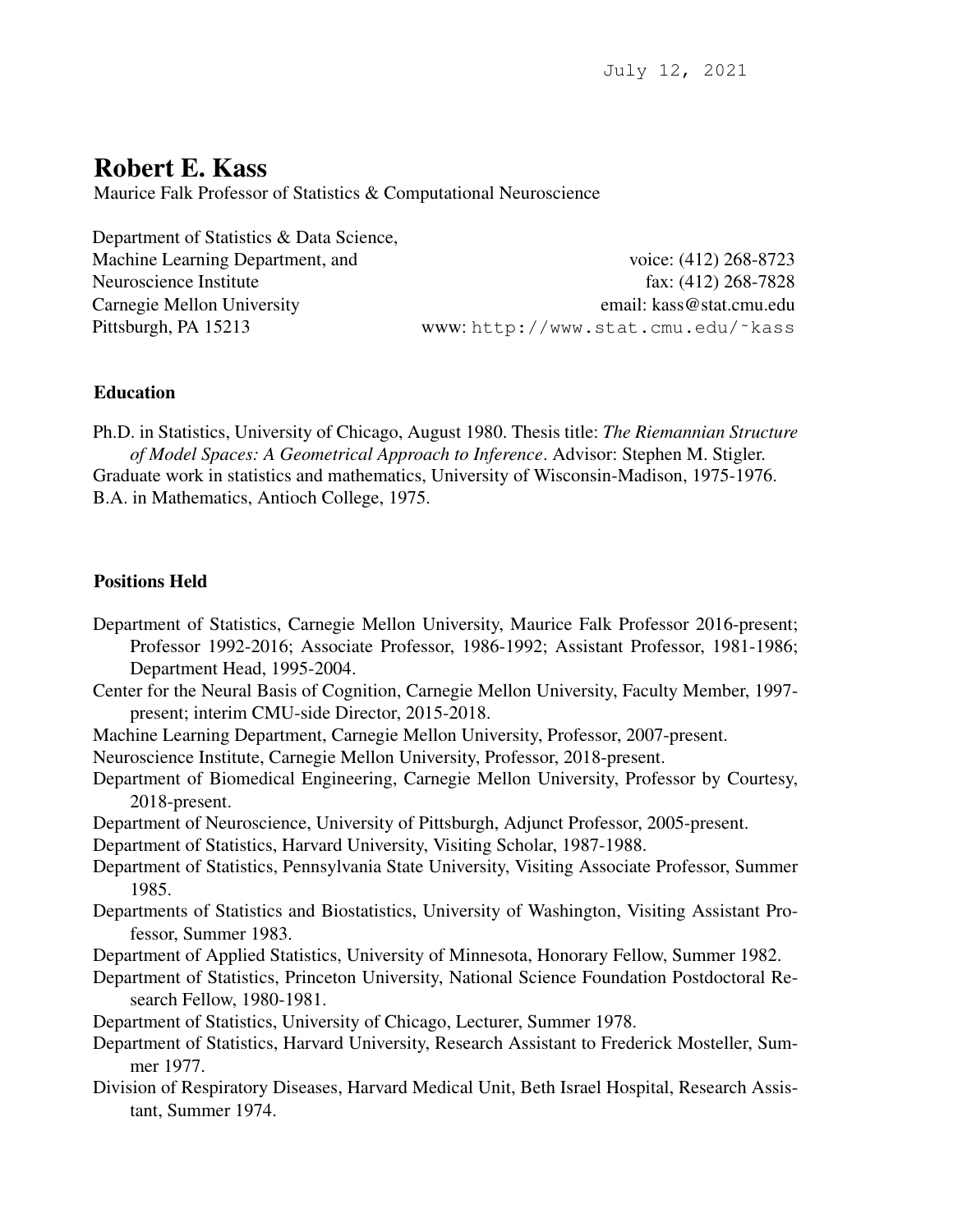Department of Pathology, University of Geneva, Switzerland, Research Assistant, Spring 1972. Kettering Institute, Yellow Springs, Ohio, Research Assistant, Fall 1971.

#### Awards and Professional Recognition

R.A. Fisher Award and Lectureship; Committee of Presidents of Statistical Societies, 2017. Bernard G. Greenberg Distinguished Lecturer, Department of Biostatistics, University of North Carolina at Chapel Hill, 2017. Swartz Lecturer in Computational Neuroscience, University of Washington, 2017. Outstanding Statistical Application Award, American Statistical Association, 2013. Presidential Invited Lecturer, Biometric Society (ENAR), 2010. "Most-Cited Researcher" across 10 years (ranked no. 4 in 1995-2005) in the field of "Mathematics," Institute for Scientific Information. Miller Visiting Research Professor, University of California, Berkeley, Spring, 2005. Elected Fellow, American Association for the Advancement of Science, 2002. Institute Medallion Lecturer, Institute of Mathematical Statistics, 2002. Statistician of the Year, Pittsburgh Chapter of the American Statistical Association, 1994. Special Invited Lecturer, Institute of Mathematical Statistics, 1992. Elected Fellow, Institute of Mathematical Statistics, 1991. Elected Fellow, American Statistical Association, 1990. Leonard J. Savage Award for Outstanding Thesis in Bayesian Statistics and Econometrics, 1981.

#### Fellowships and Grants

## National Science Foundation

- 2014-2018 "Understanding Single Neuron Computation by Combining Biophysical and Statistical Models" (CRCNS), with Nathan Urban and Alon Korngreen.
- 2006-2017 "Statistical Analysis of Neuronal Data" (workshops, May 2006, 2008, 2010, 2012, 2015, 2017).
- 2010-2016 "RTG: Statistics and Machine Learning for Scientific Inference," with William F. Eddy, Christopher R. Genovese, Kathryn Roeder, and Larry Wasserman.
- 2013-2016 "Modeling Neural Activity: Statistics, Dynamical Systems, and Networks" (workshops in 2013 and 2016).
- 2011 "Case Studies in Bayesian Statistics and Machine Learning" (workshop).
- 2004-2006, "Sabbatical Training in Neuroscience."
- 2001-2004, "Complex Statistical Models: Theory and Methodology for Scientific Applications," with Larry Wasserman.
- 2003-2008, "VIGRE in Statistics at Carnegie Mellon," with Kathryn Roeder and Brian Junker.
- 1999-2003, "VIGRE-Vertical & Horizontal Integration of Research and Education in Statistics and Mathematical Science," with William Eddy, James Greenberg, Brian Junker, John Lehoczky, Kathryn Roeder, Stephen Shreve, and William Williams.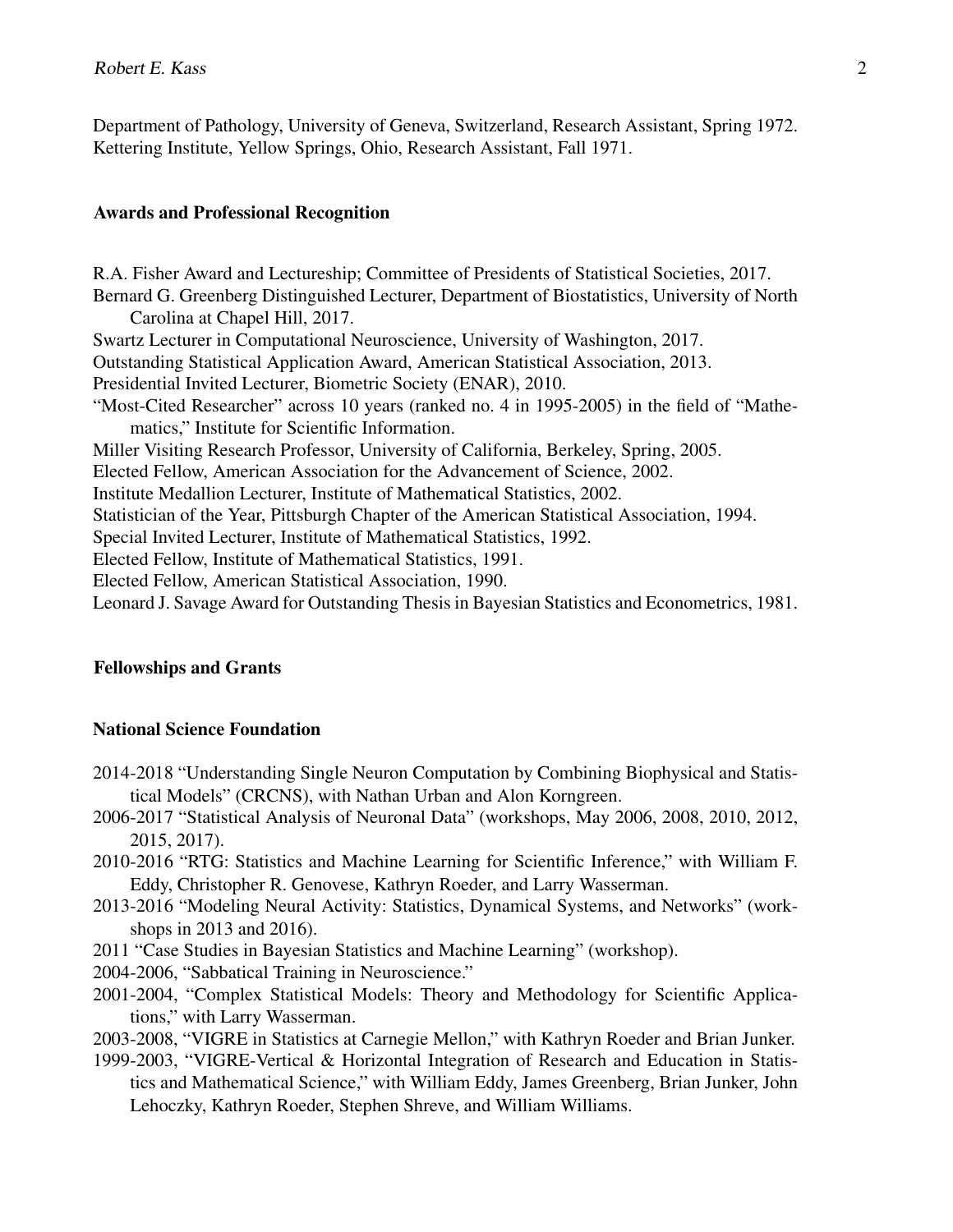- 1998-2001, "Bayesian Inference and Mixture Models," with Kathryn Roeder and Larry Wasserman.
- 1998-2000, "Learning and Intelligent Systems: A Next-Generation Intelligent Learning Environment for Statistical Reasoning," with Marsha Lovett, Joel Greenhouse, Brian Junker, and Michael Meyer.
- 1991-2006 (odd/even years) "Case Studies in Bayesian Statistics," (originally titled "Workshop on Bayesian Statistics in Science and Technology"), with Constantine Gatsonis; 1991- 1992, 1993-1994, 1995-1996 also with James Hodges and Nozer Singpurwalla; 1997- 1998, 1999-2000 also with Bradley Carlin, Alicia Carriquiry, Andrew Gelman, Isabella Verdinelli, and Mike West; 2001-2002, 2003-2004 also with Alicia Carriquiry, Andrew Gelman, David Higdon, Donna Pauler, and Isabella Verdinelli; 2005-2006 also with Alicia Carriquiry, Elena Erosheva, Herbie Lee, and Isabella Verdinelli.
- 1996-1999, "A Training Program in Cross-Disciplinary Research and Teaching," with William Eddy, Stephen Fienberg, Joel Greenhouse, Joseph Kadane, Kathryn Roeder, and Larry Wasserman.
- 1990-1993, 1993-1998, "Bayesian Inference and Computing," with Joseph Kadane, Luke Tierney, and Larry Wasserman.
- 1990-1992, 1992-1994, "Statistical Multiple Integration," Principal Investigator: Alan Genz.
- 1985-1987, 1987-1990, "Asymptotic Methods for Bayesian and Likelihood Analysis," with Joseph Kadane and Luke Tierney.
- 1983-1985, "Likelihood-Based Asymptotic Inference and Design," Addendum for Research Using a Supercomputer, 1985.
- 1980-1981, National Science Foundation Mathematical Sciences Postdoctoral Research Fellowship.

#### National Institutes of Health

- 2001-2025 (NIMH) "Analysis of Non-Stationary Neural Data," with Valerie Ventura; 2001- ´ 2004 also with Satish Iyengar; 2005-2009 also with Anthony Brockwell; 2015-2018 also with Geoffrey Gordon; 2018-2025 also with Max G'Sell.
- 2018-2021 (NIMH) "Understanding the Synoptic, Cellular, and Circuit Events of MEG & EEG using a Vertically Translational Cross-Species Approach," Principal Investigator: Tobias Teichert.
- 2006-2021 (NIDA–NIH Blueprint for Neuroscience Research) "Interdisciplinary Training in Computational Neuroscience," with Bard Ermentrout (2006-2013) and Brent Doiron (2014- 2016) as co-Principal Investigator.
- 2016-2019 (NIH-SPARC), "Anatomical-Functional Mapping of Enteric Neural Circuits," Principal Investigator: Marthe Howard, University of Toledo.
- 2006-2017 (NIMH) "Statistical Analysis of Neuronal Data," (workshops, May 2006, 2008, 2010, 2012, 2015, 2017).
- 2013-2014 (NIMH) "Modeling Neural Activity: Statistics, Dynamical Systems, and Networks" (workshop).
- 2009-2011 (NINDS) "Model-based Training for BCI Rehabilitation," Principal Investigator: Andrew Schwartz.
- 2006-2011 (NINDS) "Cortical Control of a Dextrous Prosthetic Hand," with Anthony Brockwell and Valérie Ventura; Principal Investigator: Andrew Schwartz.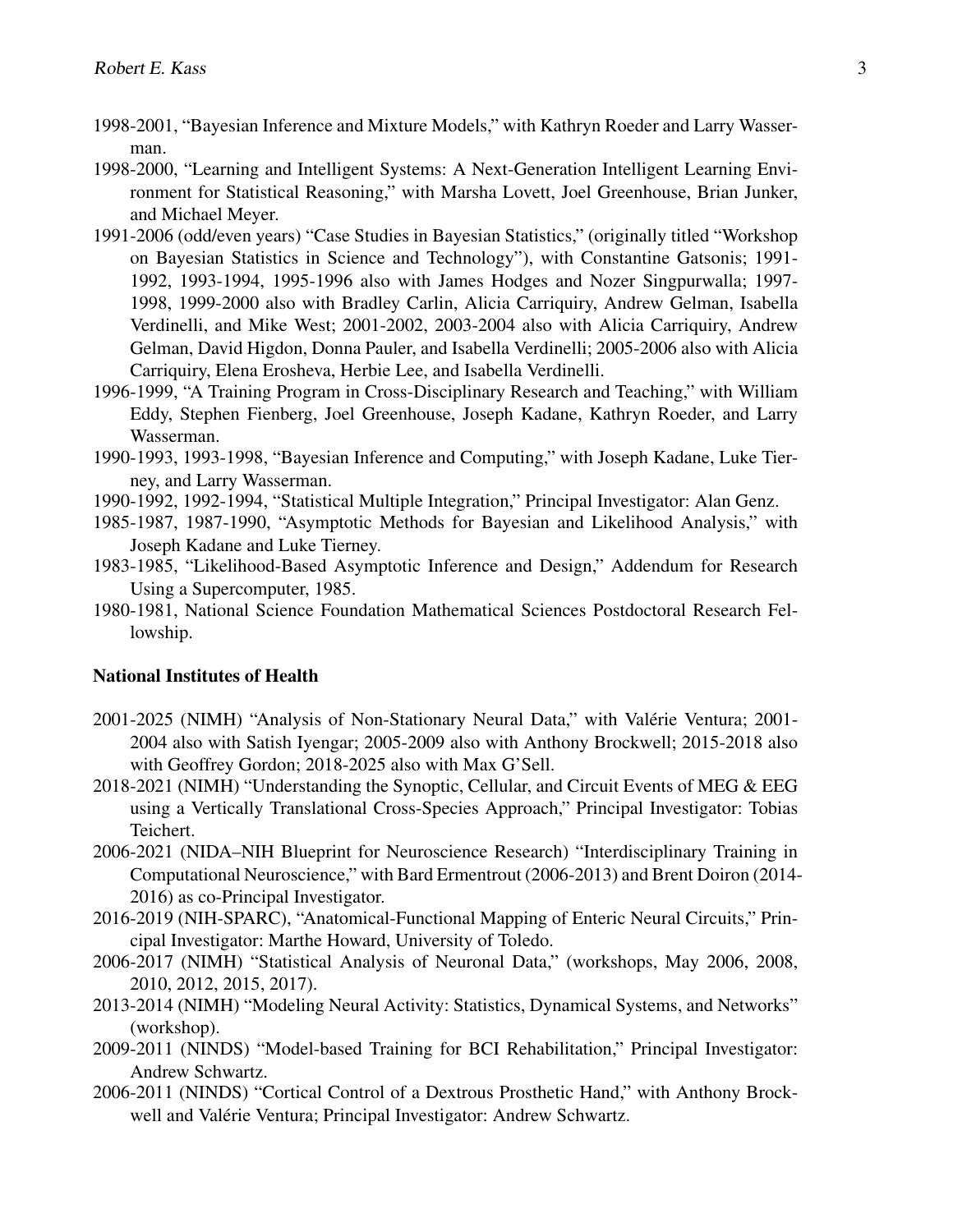- 2005-2009 (NIBIB) "Analysis of Multi-Neuronal Data: Cortical Plasticity During Learning" (CRCNS program), with Anthony Brockwell, Valerie Ventura, and Andrew Schwartz. ´
- 1997-2007 (NIMH) "Risk Factors in Childhood Onset Depression," Director of Statistical Core (with B. Devlin, 1997-2003); Principal Investigator: Maria Kovacs.
- 1993-2008 (odd/even years; NCI) "Case Studies in Bayesian Statistics," see NSF funding, above.
- 1991-2003 (NCI) "Bayesian Methods in Biostatistics," with Joel Greenhouse and Larry Wasserman; 1991-1993 also with Michael Escobar; 1995-1998 also with Brian Junker and Isabella Verdinelli; 1999-2002 also with Kathryn Roeder.
- 1987-1989 (NIMH) "Depression in Newly Diagnosed Juvenile Diabetics," Principal Investigator: Maria Kovacs.

#### **Other**

- 2015-2017 (Burroughs-Wellcome) "Statistical Analysis of Neuronal Data" (workshop).
- 2013-2016 (DARPA) "In Vivo Neuroimaging Biomarker Pane l for Chronic Traumatic Encephalopaty," Principal Investigator: David Okonkwo.
- 2012-2016 (DARPA) "High Definition Fiber Tracking Biological Diagnosis of TBI Providing Actionable Clinical Report of Quantified Damage," Principal Investigator: David Okonkwo.
- 1991, 1995, "Workshop on Bayesian Statistics in Science and Technology," U.S. Army Research Office, U.S. Nuclear Regulatory Commission, with Constantine A. Gatsonis, James S. Hodges, and Nozer D. Singpurwalla.
- 1990, "Biostatistical Science: Applications, Methods, and Practice," Carnegie Mellon NIH Biomedical Research Support Grant, with Michael Escobar, Joel Greenhouse, and Larry Wasserman.
- 1977-1978, Warner-Lambert Graduate Fellowship.

#### Publications

#### A. Books

Kass, R.E., Eden, U.T., and Brown, E.N. (2014) *Analysis of Neural Data*, Springer.

Kass, R.E. and Vos, P. (1997) *Geometrical Foundations of Asymptotic Inference*, John Wiley & Sons, New York.

#### B. Books Edited

- Gatsonis, C., Kass, R.E., Carriquiry, A., Gelman, A., Higdon, D., Pauler, D., and Verdinelli, I. (2002) *Case Studies in Bayesian Statistics, Vol. VI*, Springer-Verlag.
- Gatsonis, C., Kass, R.E., Carlin, B., Carriquiry, A., Gelman, A., Verdinelli, I. and West, M. (2001) *Case Studies in Bayesian Statistics, Vol. V*, Springer-Verlag.
- Gatsonis, C., Kass, R.E. Carlin, B., Carriquiry, A., Gelman, A., Verdinelli, I. and West, M. (1998) *Case Studies in Bayesian Statistics, Vol. IV*, Springer-Verlag.
- Gatsonis, C., Hodges, J.S., Kass, R.E., McCulloch, R., Rossi, P. and Singpurwalla, N.D. (1997) *Case Studies in Bayesian Statistics, Vol. III*, Springer-Verlag.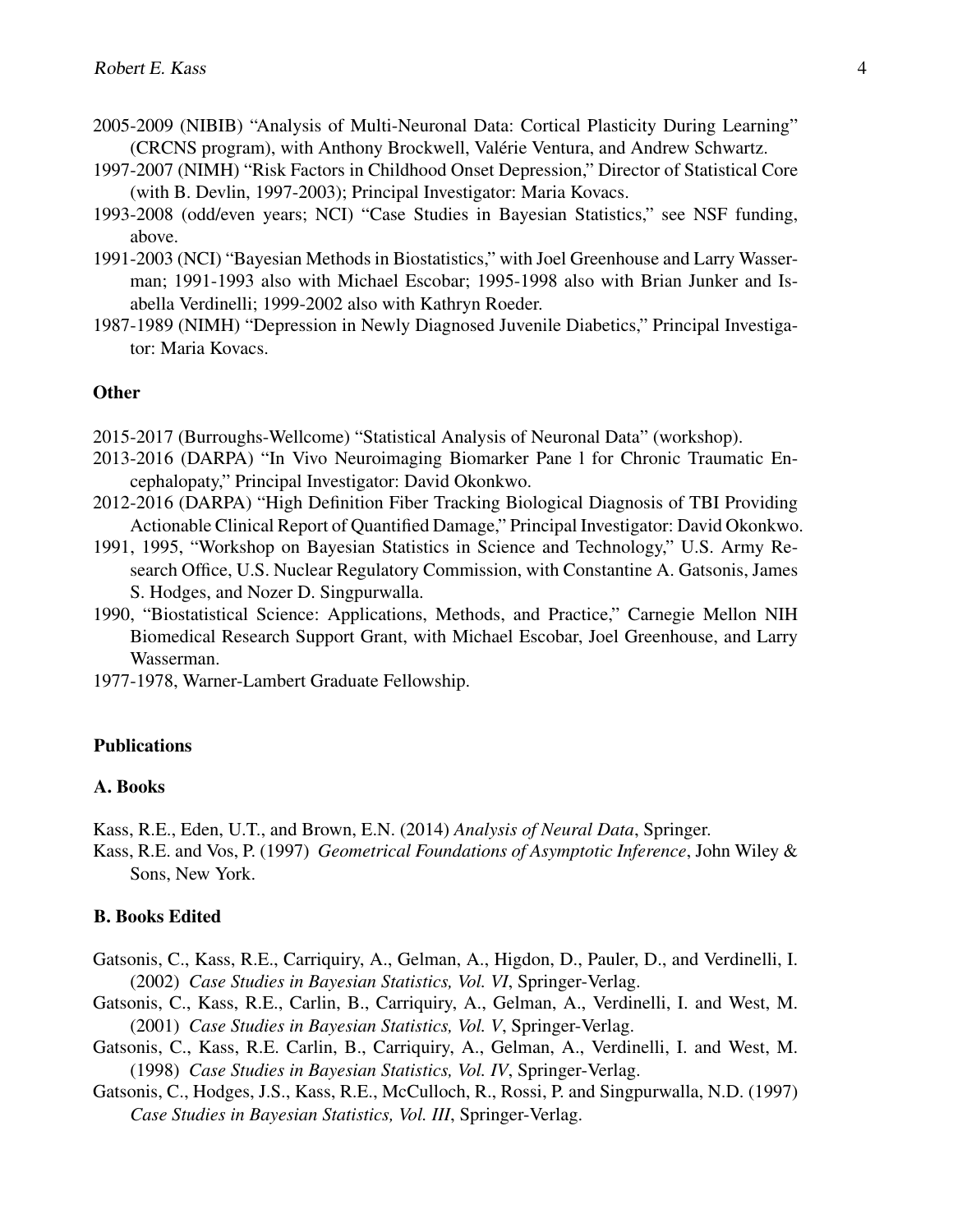- Gatsonis, C., Hodges, J.S., Kass, R.E., and Singpurwalla, N.D. (1995) *Case Studies in Bayesian Statistics, Vol. II*, Springer-Verlag.
- Gatsonis, C., Hodges, J.S., Kass, R.E. and Singpurwalla, N.D. (1993) *Case Studies in Bayesian Statistics,* Springer-Verlag.
- Amari, S.-I., Barndorff Nielsen, O.E., Kass, R.E., Lauritzen, S. and Rao, C.R. (1987) *Differential Geometry in Statistical Inference*, Institute of Mathematical Statistics Monograph Series, Hayward, CA.

#### C. Articles

- Grisham, W., Abrams, M., Babiec, W.E., Fairhall, A.L., Kass, R.E., Wallisch, P. and Olivo, R. (2021) Teaching Computation in Neuroscience: Notes on the 2019 Society for Neuroscience Professional Development Workshop on Teaching, *The Journal of Undergraduate Neuroscience Education*, (JUNE), Spring 2021, 19(2), A185–A191.
- Bong, H., Liu, Z., Ren, Z., Smith, M.A., Ventura, V. and Kass, R.E. (2021) Latent Dynamic Factor Analysis of High-Dimensional Neural Recordings, *34th Conference on Neural Information Processing Systems (NeurlPS)*, Vancouver, Canada, to appear.
- Klein, N., Orellana, J., Brincat, S., Miller, E.K., and Kass, R.E. (2020) Torus graphs for multivariate phase coupling analysis, *Annals of Applied Statistics*, 14: 635-660.
- Chen, Y., Xin, Q., Ventura, V., and Kass, R.E. (2019) Stability of point process spiking neuron models, *Journal of Computational Neuroscience*, 46:19-32.
- Yang, Y., Tarr, M.J., Kass, R.E., and Aminoff, E.M. (2019) Exploring spatio-temporal neural dynamics of the human visual cortex, *Human Brain Mapping*, online early at 10.10002/hbm.24697.
- Kass, R.E., Amari, S.-I., Arai, K., Brown, E.N., Diekman, C.O., Diesmann, M., Doiron, B., Eden, U.T., Fairhall, A.L., Fiddyment, G.M., Fukai, T., Grn, S., Harrison, M.T., Helias, M., Nakahara, H., Teramae, J.-N., Thomas, P.J., Reimers, M., Rodu, J., Rotstein, H.G., Shea-Brown, E., Shimazaki, H., Shinomoto, S., Yu, B.M., and Kramer, M.A. (2018) Computational neuroscience: Mathematical and statistical perspectives, *Annual Review of Statistics and its Application*, 5: 183-214.
- Liu, B., Vinci, G., Snyder, A.C. and Kass, R.E., Sequential Monte Carlo Method for Bayesian Multiple Testing of Pairwise Interactions among Large Number of Neurons, *Proc. of the 2018 14th International Conference on Natural Computation*, Fuzzy Systems and Knowledge Discovery (ICNC-FSKD 2018), pp.1189-1195, Huangshan, China, 2018.
- Rodu, J., Klein, N., Brincat, S.L., Miller, E.K., and Kass, R.E. (2018) Detecting multivariate cross-correlation between brain regions, *Journal of Neurophysiology*, 120: 1962-1972.
- Vinci, G., Ventura, V., Smith, M.A., and Kass, R.E. (2018) Adjusted regularization in latent graphical models: Application to multiple-neuron spike count data, *Annals of Applied Statistics*, 12: 1068-1095.
- Vinci, G., Ventura, V., Smith, M.A., and Kass, R.E. (2018) Adjusted regularization of cortical covariance, *Journal of Computational Neuroscience*, DOI: 10.1007/s10827-018-0692-x.
- Zhou, P., Resendez, S.L., Rodriguez-Romaguera, J., Stuber, G.D., Jimenez, J.C., Hen, R., Keirbek, M.A., Neufeld, S.Q., Sabatini, B.L., Kass, R.E., and Paninski, L. (2018) Efficient and accurate extraction of *in vivo* calcium signals from microendoscopic video data, eLife, 7:e28728 DOI: 10.7554/elife.28728.
- Arai, K. and Kass, R.E. (2017) Inferring oscillatory modulation in neural spike trains, *PLoS Computational Biology*, 13(10): e1005596. https://doi.org/10.1371/journal.pcbi.1005596.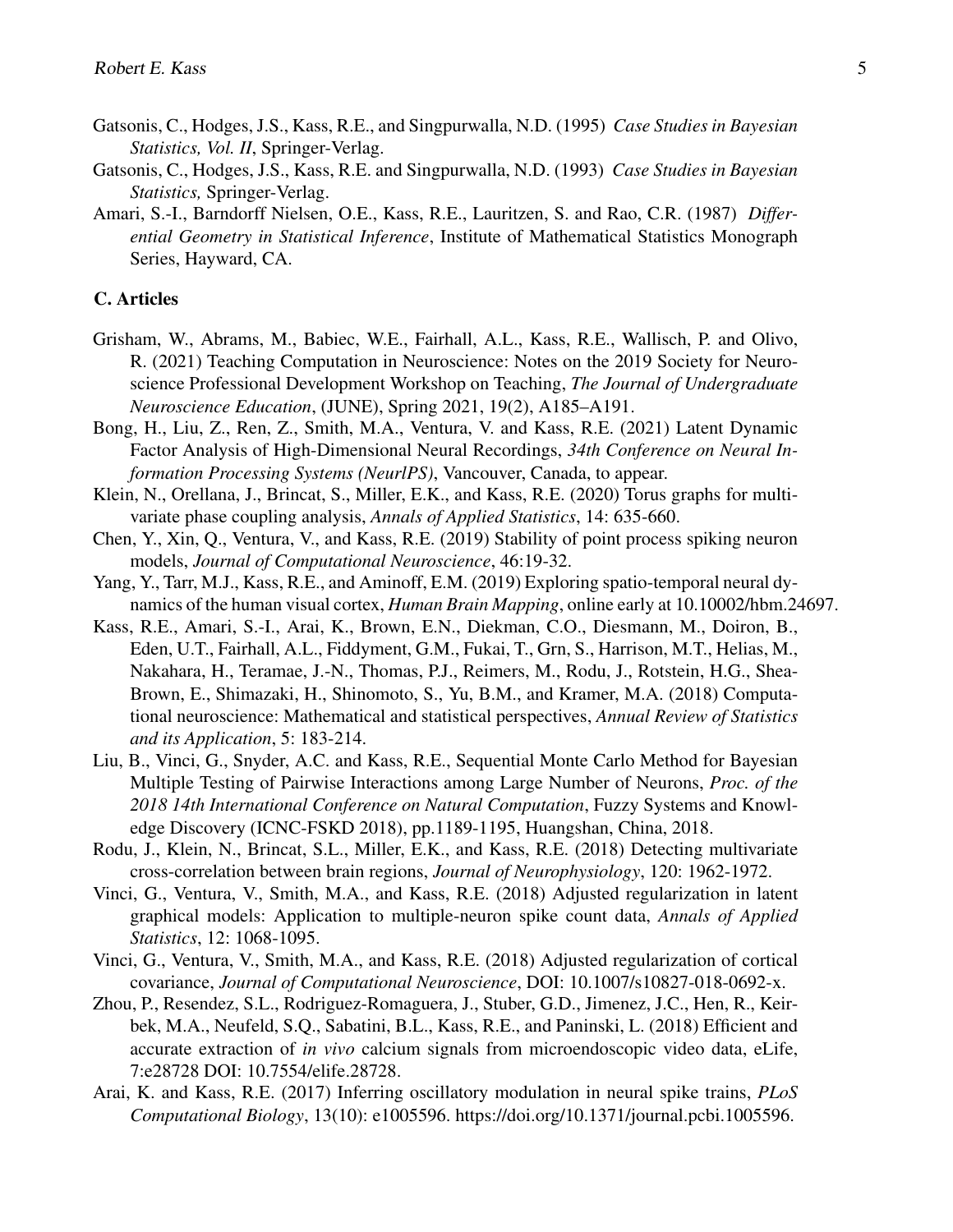- Koerner, F. S., Anderson, J. R., Fincham, J. M., and Kass, R. E. (2017) Change-point detection of cognitive states across multiple trials in functional neuroimaging, *Statistics in Medicine*, 36: 618-642.
- Orellana, J., Rodu, J., and Kass, R.E. (2017) Population vectors can provide near optimal integration of information, *Neural Computation*, 29: 2021-2029.
- Suway, S.B., Orellana, J. McMorland, A.J.C., Fraser, G.W., Liu, Z., Velliste, M., Chase, S.M., Kass, R.E., and Schwartz, A.B. (2017) Temporally segmented directionality in the motor cortex, *Cerebral Cortex*, 7:1-14. doi: 10.1093/cercor/bhx133.
- Wood, J., Simon, N.W., Koerner, F.S., Kass, R.E., and Moghaddam, B. (2017) Networks of VTA neurons encode real-time information about uncertain numbers of actions executed to earn a reward, *Frontiers in Behavioral Neuroscience*, 11: 140.
- Yang, Y., Xu, Y., Jew, C.A., Pyles, J.A., Kass, R.E., and Tarr, M.J. (2017) Exploring the spatiotemporal neural basis of face learning, *Journal of Vision*, 17(6): 1. doi: 10.1167/17.6.1.
- Zhang, Q., Borst, J.P., Kass, R.E., and Anderson, J.A. (2017) Inter-subject alignment of MEG datasets in a common representational space. *Human Brain Mapping*, 38(9):4287-4301. doi: 10.1002/hbm.23689.
- Eden, U.T. and Kass, R.E. (2016) Statistical models of spike train data, in *Neuroscience in the 21st Century: From basic to clinical*, edited by Donald W. Pfaff and Nora D. Volkow. Springer, pp. 3137-3151.
- Hefny, A., Gordon, G.J. and Kass, R.E. (2016) Fast and improved SLEX analysis of highdimensional time series, in *Machine Learning and Interpretation in Neuroimaging: Beyond the Scanner*, Lecture Notes in Artificial Intelligence, edited by Guillermo Cecchi, Kai-min K Chang, Georg Langs, Brian Murphy, Irina Rish, Leila Wehbe, Springer, 9444: 94-103.
- Kass, R.E., Caffo, B., Davidian, M., Meng, X.-L., Yu, B., and Reid, N. (2016) Ten simple rules for effective statistical practice, *PLoS Computational Biology*, 12:e1004961.
- Vinci, G., Ventura, V., Smith, M.A., and Kass, R.E. (2016) Separating spike count correlation from firing rate correlation, *Neural Computation*, 28:849-881.
- Yang, Y., Aminoff, E., Tarr, M. and Kass, R.E. (2016) A state-space model of cross-region dynamic connectivity in MEG/EEG, in *Advances in Neural Information Processing Systems* 29, edited by D.D. Lee, M. Sugiyama, U.V. Luxburg, I. Guyon, and R. Garnett, Curran Associates, Inc., 1226-1234.
- Yang, Y., Tarr, M.J, and Kass, R.E. (2016) Estimating learning effects: A short-time Fourier transform regression model for MEG source localization, in *Machine Learning and Interpretation in Neuroimaging: Beyond the Scanner, Lecture Notes in Artificial Intelligence*, edited by Guillermo Cecchi, Kai-min K Chang, Georg Langs, Brian Murphy, Irina Rish, Leila Wehbe, Springer, 9444: 69-82.
- Castellanos, L., Vu, V.Q., Perel, S., Schwartz, A.B., Kass, R.E. (2015) A multivariate gaussian process factor model for hand shape during reach-to-grasp movements, *Statistica Sinica*, 25:5-24.
- Scott, J.G., Kelly, R.C., Smith, M.A., Zhou, P. and Kass, R.E. (2015) False discovery rate regression: an application to neural synchrony detection in primary visual cortex, *Journal of the American Statistical Association*, 110:459-471.
- Wang, W., Tripathy, S.J., Padmanabhan, K., Urban, N.N. and Kass, R.E. (2015) An empirical model for reliable spiking activity, *Neural Computation*, 27:1-15.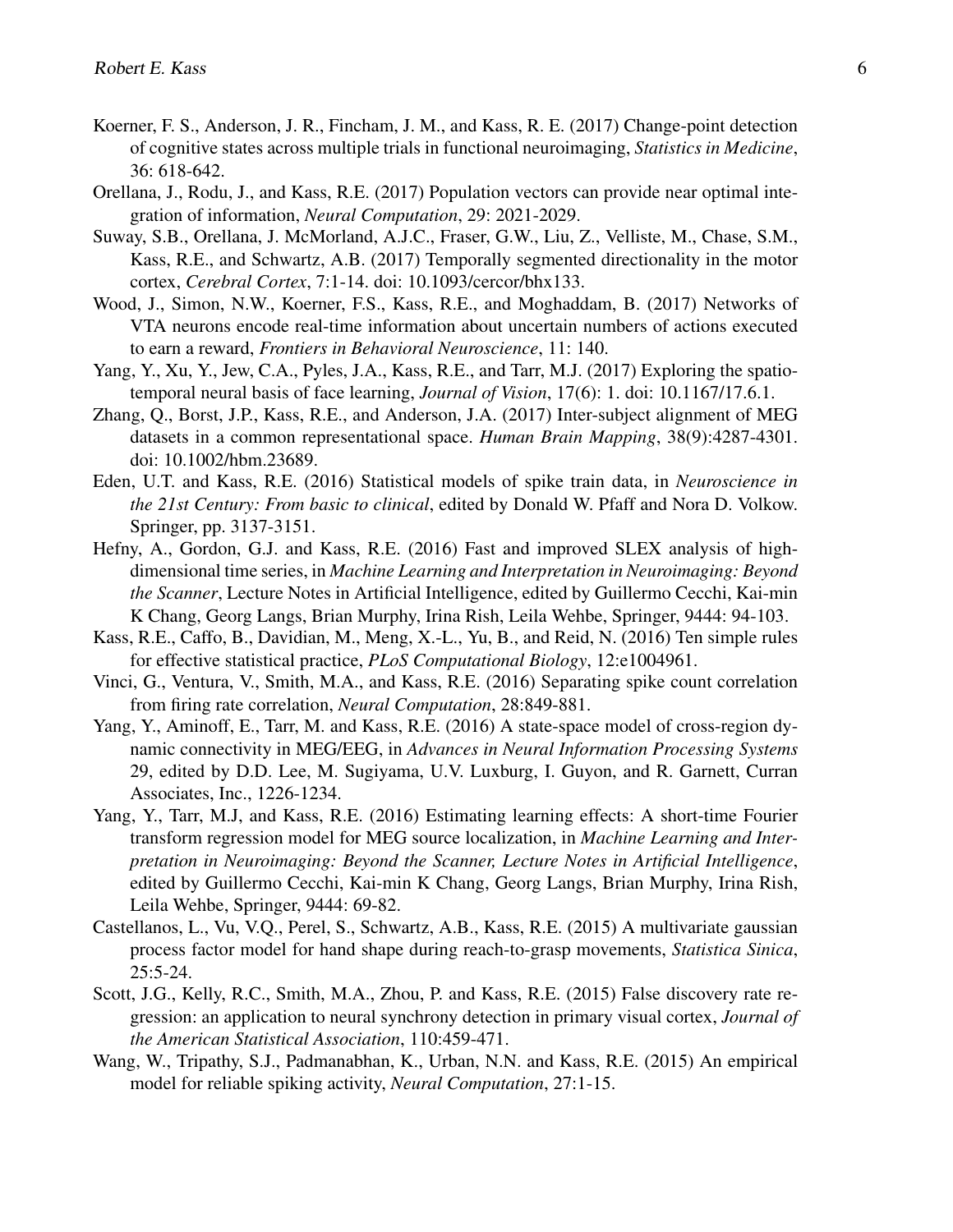- Zhang, Q., Anderson, J.R. and Kass, R.E. (2015) Consistency in brain activation predicts success in transfer. *Proceedings of the 37th Annual Conference of the Cognitive Science Society*, pp. 2787-2792.
- Zhou, P., Burton, S.D, Snyder, A.C., Smith, M.A., Urban, N.N. and Kass, R.E. (2015) Establishing a statistical link between network oscillations and neural synchrony, *PLOS Computational Biology*, DOI:10.1371/journal.pcbi.1004549.
- Harrison, M.T., Amarasingham, A., and Kass, R.E. (2013) Statistical identification of synchronous spiking. In, *Spike Timing: Mechanisms and Function*, edited by Patricia Di Lorenzo and Jonathan Victor. Taylor & Francis, pp. 77-120.
- Koyama, S., Omi, T., Kass, R.E., and Shinomoto, S. (2013) Information transmission using non-Poisson regular firing, *Neural Computation*, 25: 854-876.
- Perez, O., Kass, R.E., and Merchant, H. (2013) Trial time warping to discriminate stimulusrelated from movement-related neural activity, *Journal of Neuroscience Methods*, 212: 203-210.
- Xu, Y., D'Lauro, C., Pyles, J.A., Kass, R.E., and Tarr, M.J. (2013) Fine-grained temporal coding of visually-similar categories in the ventral visual pathway and prefrontal cortex, *Frontiers in Psychology*, 4:684.
- Chase, S., Kass, R.E., and Schwartz, A.B. (2012) Behavioral and neural correlates of visuomotor adaptation observed through a brain-computer interface in primary motor cortex, *Journal of Neurophysiology*, 108: 624-644.
- Kelly, R.C. and Kass, R.E. (2012) A framework for evaluating pairwise and multiway synchrony among stimulus-driven neurons, *Neural Computation*, 24: 2007-2032.
- Zhang, Y., Schwartz, A.B., Chase, S.M., and Kass, R.E. (2012) Bayesian learning in assisted brain-computer interface tasks, *Engineering in Medicine and Biology Society (EMBC), 2012 Annual International Conference of the IEEE*, 2740-2743.
- Kass, R.E. (2011) Statistical inference: the big picture (with discussion), *Statist. Sci.*, 26: 1-9.
- Kass, R.E., Kelly, R.C., and Loh, W.-L. (2011) Assessment of synchrony in multiple neural spike trains using loglinear point process models, *Annals of Applied Statistics*, 5: 1262- 1292.
- Xu, Y., Sudre, G.P., Wang, W., Weber, D.J., and Kass, R.E. (2011) Characterizing global statistical significance of spatio-temporal hot spots in MEG/EEG source space via excursion algorithms, *Statistics in Medicine*, 30: 2854-2866.
- Chase, S.M., Schwartz, A.B., and Kass, R.E. (2010) Latent inputs improve estimates of neural encoding in motor cortex, *Journal of Neuroscience*, 30: 13873-13882.
- Cole, M., Bagic, A., Kass, R., and Schneider, W. (2010) Prefrontal dynamics underlying rapid instructed task learning reverse with practice, *Journal of Neuroscience*, 30: 14245-14254.
- Gerkin, R.C., Clem, R.L., Shruti, S., Kass, R.E., and Barth, A.L. (2010) Cortical up state activity is enhanced after seizures: A quantitative analysis, *Journal of Clinical Neurophysiology*, 27: 425-432.
- Kelly, R.C, Smith, M.A., Kass, R.E., and Lee, T.-S. (2010) Accounting for network effects in neuronal responses using L1 penalized point process models, *Advances in Neural Information Processing Systems*, 23, on line.
- Kelly, R.C, Smith, M.A., Kass, R.E., and Lee, T.-S. (2010) Local field potentials indicate network state and account for neuronal response variability, *Journal of Computational Neuroscience*, 29: 567-579.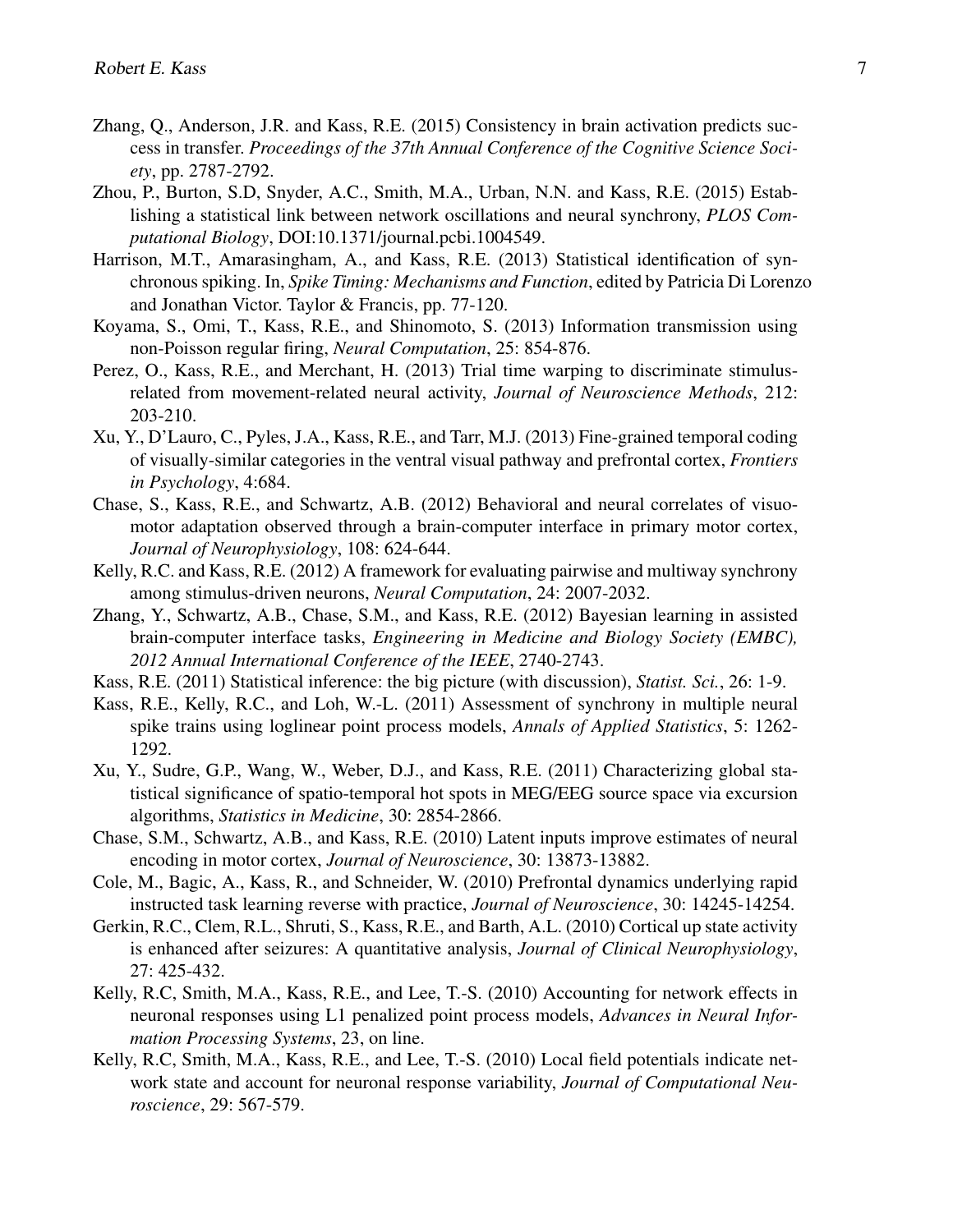- Koyama, S., Castellanos Pérez-Bolde, L., Shalizi, C.R., and Kass, R.E. (2010) Approximate methods for state-space models, *Journal of the American Statistical Association*, 105: 170- 180.
- Wang, W., Sudre, G., Yang, X., Collinger, J., Kass, R., Degenhart, A., Bagic, A., and Weber, D. (2010) Decoding and cortical source localization for intended movement direction with MEG, *Journal of Neurophysiology*, 104: 2451-2461.
- Behseta, S., Berdyyeva, T., Olson, C.R., and Kass, R.E. (2009) Bayesian correction for attenuation of correlation in multi-trial spike count data, *Journal of Neurophysiology*, 101: 2186-2193.
- Brown, E.N. and Kass, R.E. (2009) What is Statistics? (with discussion), *American Statistician*, 63: 105-123.
- Chase, S.M., Schwartz, A.B., and Kass, R.E. (2009) Bias, optimal linear estimation, and the differences between open-loop simulation and closed-loop performance of spiking-based brain computer interface algorithms, *Neural Networks*, 22: 1203-1213.
- Koyama, S., Chase, S.M., Whitford, A.S., Velliste, M., Schwartz, A.B., and Kass, R.E. (2009) Comparison of brain-computer interface decoding algorithms in open-loop and closedloop control, *Journal Computational Neuroscience*, 29: 73-87.
- Koyama, S., Eden, U., Brown, E.N. and Kass, R.E. (2009) Bayesian decoding of neural spike trains, *Annals of the Institute of Statistical Mathematics*, 62: 37-59.
- Tokdar, S., Xi, P., Kelly, R.C., and Kass, R.E. (2009) Detection of bursts in extracellular spike trains using hidden semi-Markov point process models, *Journal of Computational Neuroscience*, 29: 203-212.
- Vu, V.Q., Yu, B. and Kass, R.E. (2009a) Information in the non-stationary case, *Neural Computation*, 21: 688-703.
- Vu, V.Q., Yu, B. and Kass, R.E. (2009b) Some statistical issues in estimating information in neural spike trains. *ICASSP: IEEE International Conference on Acoustics, Speech, and Signal Processing*.
- Jarosiewicz, B., Chase, S.M., Fraser, G.W., Velliste, M. Kass, R.E., and Schwartz, A.B.(2008) Functional network reorganization during learning in a brain-machine interface paradigm. *Proceedings of the National Academy of Sciences*,105:19486-19491.
- Kass, R.E. (2008) Adaptive spline smoothing of neural data. In *Neural Signal Processing: Quantitative Analysis of Neural Activity*, (Mitra, P., ed.) Washington DC: Society for Neuroscience, pp. 35-42.
- Koyama, S. and Kass, R.E. (2008) Spike train probability models for stimulus-driven leaky integrate-and-fire neurons, *Neural Computation,* 20: 1776–1795.
- Paninski, L., Brown, E.N., Iyengar, S., and Kass, R.E. (2008) Statistical models of spike trains. In *Stochastic Methods in Neuroscience*, (Liang, C. and Lord, G.J., eds.) Oxford, Clarendon Press, 278-303.
- Wallstrom, G., Liebner, J., and Kass, R.E. (2008) An implementation of Bayesian Adaptive Regression Splines (BARS) in C with S and R wrappers, *Journal of Statistical Software*, 26: 1-21.
- Behseta, S., Kass, R.E., Moorman, D. and Olson, C. (2007) Testing equality of several functions: Analysis of single-unit firing rate curves across multiple experimental conditions, *Statistics in Medicine,* 26: 3958-3975.
- Brockwell, A.E., Kass, R.E., and Schwartz, A.B. (2007) Statistical signal processing and the motor cortex, *Proceedings of the IEEE,* 95: 881-898.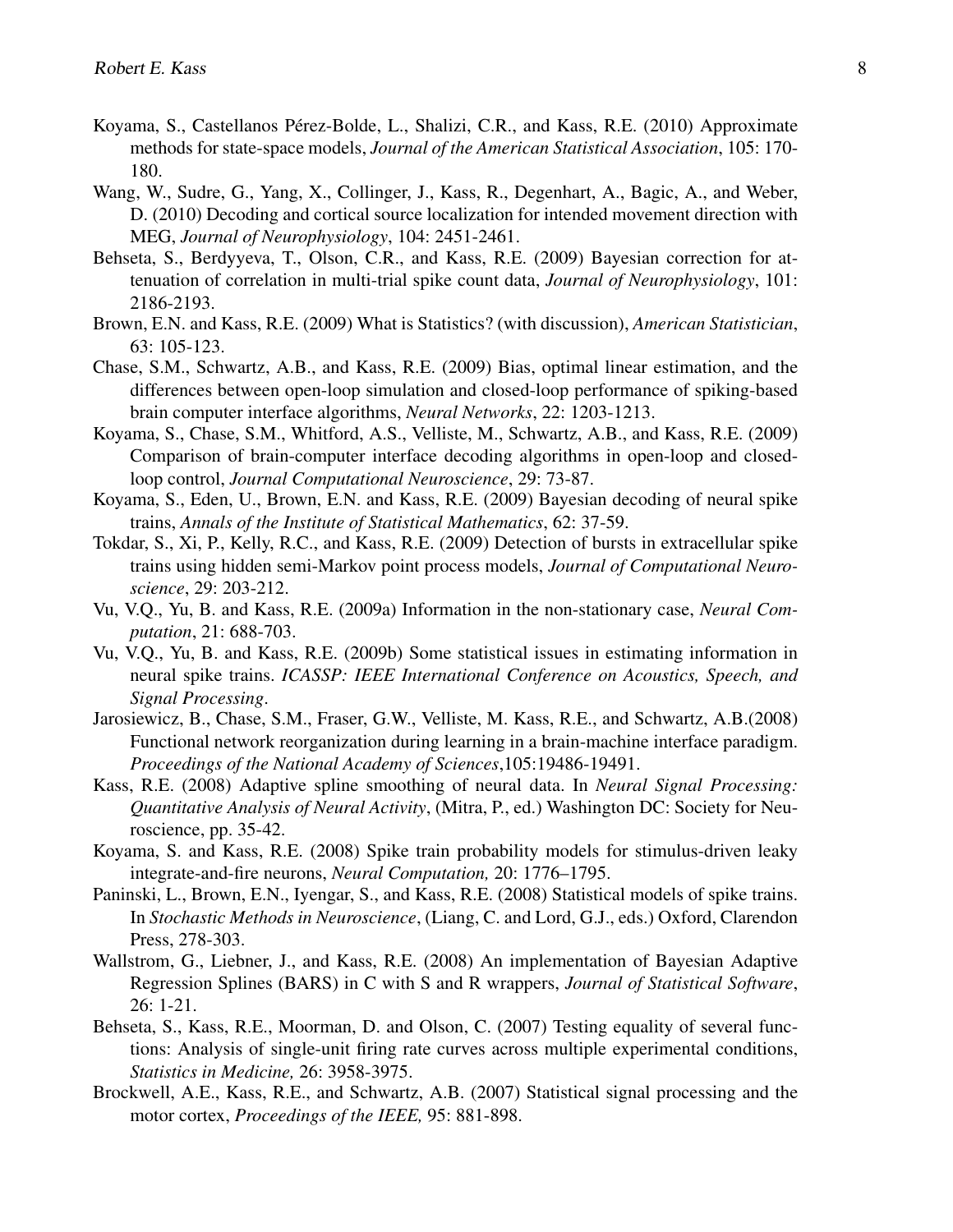- Vu, V.Q., Yu, B., and Kass, R.E. (2007) Coverage adjusted entropy estimation *Statistics in Medicine*, 26: 4039-4060.
- Kass, R.E. and Ventura, V. (2006) Spike count correlation increases with length of time interval in the presence of trial-to-trial variation, *Neural Computation*, 18:2583-2591.
- Behseta, S. and Kass, R.E. (2005) Testing equality of two functions using BARS, *Statistics in Medicine*, 24:3523-34.
- Behseta, S., Kass, R.E., and Wallstrom, G. (2005) Hierarchical models for assessing variability among functions, *Biometrika*,92: 419-434.
- Hsiao, C.K., Lee, M. and Kass, R.E. (2005) Bayesian tests of extra-binomial variability, *Statistics in Medicine*, 15:49–64.
- Kass, R.E., Ventura, V., and Brown, E.N. (2005) Statistical issues in the analysis of neuronal data, *Journal of Neurophysiology,* 94: 8-25.
- Kaufman, C., Ventura, V., and Kass, (2005) Spline-based nonparametric regression for periodic functions and its application to directional tuning of neurons, *Statistics in Medicine*, 24: 2255-2265.
- Ventura, V. Cai, C., and Kass, R.E. (2005) Trial-to-trial variability and its effect on time-varying dependence between two neurons, *Journal of Neurophysiology*, 94: 2928-2939.
- Ventura, V., Cai, C., and Kass, R.E. (2005) Statistical assessment of time-varying dependence between two neurons, *Journal of Neurophysiology*, 94: 2940-2947.
- Brockwell, A.E., Rojas, A. and Kass, R.E. (2004) Recursive Bayesian decoding of motor cortical signals by particle filtering. *Journal of Neurophysiology*, 91: 1899-1907.
- Brown, E.N., Kass, R.E., and Mitra, P.P. (2004) Multiple neural spike train analysis: state-ofthe-art and future challenges, *Nature Neuroscience*, 7: 456-461.
- Wallstrom, G.A., Kass, R.E., Miller, A., Cohn, J.F., Fox, N.A. (2004) Automatic correction of ocular artifacts in the EEG: A comparison of regression-based and component-based methods, *International Journal of Psychophysiology*, 53: 105-119.
- Kass, R.E., Ventura, V. and Cai, C. (2003) Statistical smoothing of neuronal data, *NETWORK: Computation in Neural Systems (special issue on Information and Statistical Structure in Spike Trains)*, 14:5-15.
- Behrmann, M., Ghiselli-Crippa, T., Sweeney, J., DiMatteo, I., and Kass, R.E.. (2002) Mechanisms underlying spatial representation revealed through studies of hemispatial neglect, *Journal of Cognitive Neuroscience*, 14: 272-290.
- Brown, E.N., Barbieri, R., Ventura, V., Kass, R.E., and Frank, L.M. (2002) The time-rescaling theorem and its application to neural spike train data analysis. *Neural Computation*, 14: 325-346.
- Evans, J.L., Viele, K., Kass, R.E. and Tang, F. (2002) Grammatical morphology and perception of synthetic and natural speech in children with specific language impairment, *Journal of Speech, Language and Hearing Research*, 45: 494-504.
- Ventura V., Carta R., Kass R.E., Gettner S.N., and Olson, C.R. (2002) Statistical analysis of temporal evolution in single-neuron firing rates. Biostatistics, 3: 1-20
- Viele, K., Kass, R.E., Tarr, M.J., Behrmann, M., and Gauthier, I. (2002) Recognition of faces versus greebles: A case study in model selection, in *Case Studies in Bayesian Statistics, Vol VI*, eds. Gatsonis, C., Carriquiry, A., Higdon, D., Kass, R.E., Pauler, D., and Verdinelli, I., pp. 91-136, Springer-Verlag.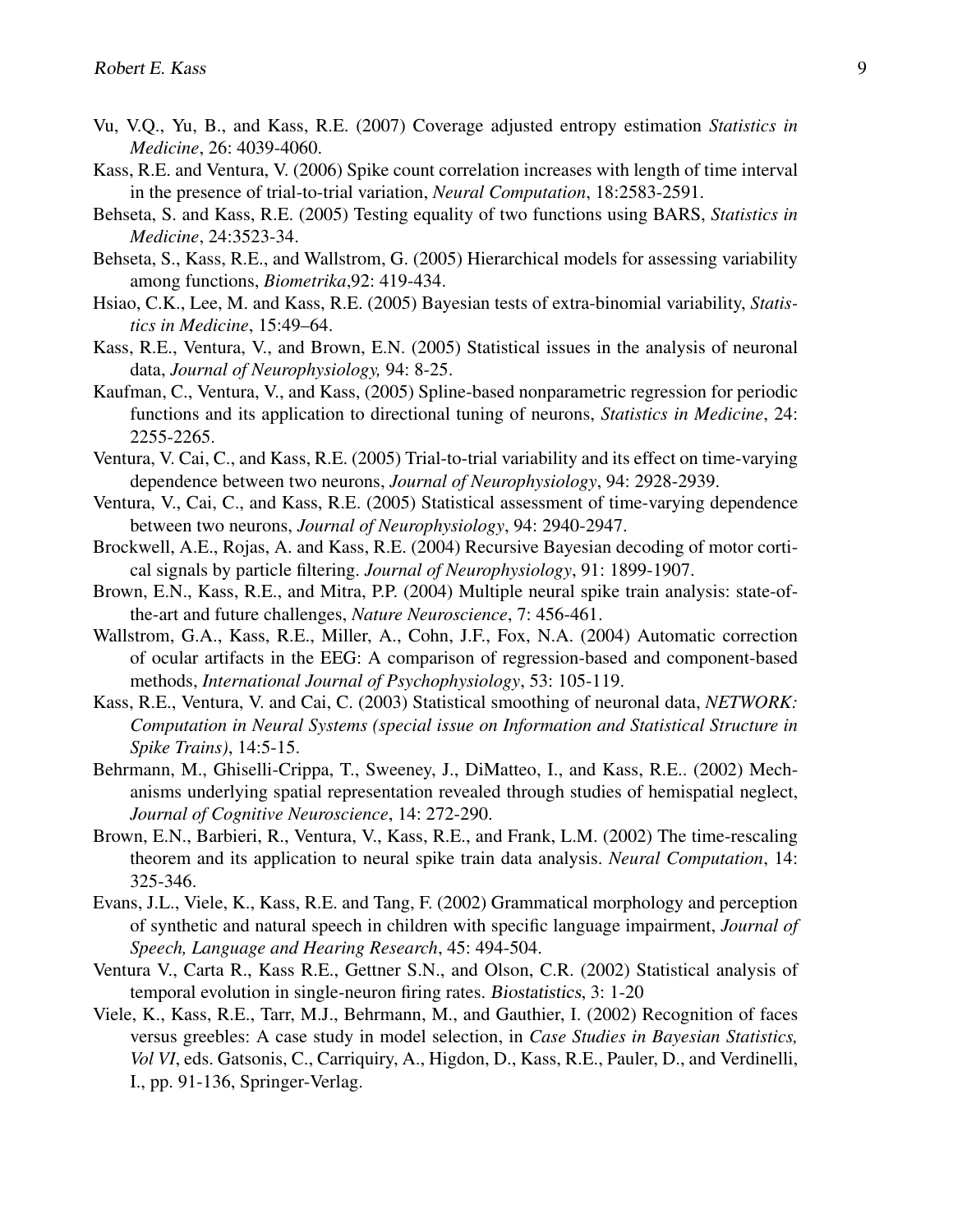- Wallstrom, G.L, Kass, R.E., Miller, A., Cohn, J.F., and Fox, N.A. (2002) Correction of ocular artifacts in the EEG using Bayesian adaptive regression splines, in *Case Studies in Bayesian Statistics, Vol VI*, eds. Gatsonis, C., Carriquiry, A., Higdon, D., Kass, R.E., Pauler, D., and Verdinelli, I., pp. 351-366, Springer-Verlag.
- Daniels, M.J. and Kass, R.E. (2001) Shrinkage estimators for covariance matrices, *Biometrics*, 57: 1173-1184.
- DiMatteo, I., Genovese, C.R. and Kass, R.E. (2001) Bayesian curve fitting with free-knot splines, *Biometrika*, 88: 1055-1073.
- Kass, R.E. and Ventura, V. (2001) A spike train probability model, *Neural Computation*, 13: 1713-1720.
- Mazucheli, J., Achcar, J.A., Kass, R.E. and Carta, R. (2001) Use of mixture of distributions for the error in regression models for lifetime data, *Brazilian Journal of Probability and Statistics*, 15: 155-168.
- Natarajan, R. and Kass, R.E. (2000) Reference Bayesian methods for generalized linear mixed models, *Journal of the American Statistical Association*, 95: 227-237.
- Olson, C.R., Gettner, S.N., Ventura, V., Carta, R., and Kass, R.E. (2000) Neuronal activity in Macaque supplementary eye field during planning of saccades in response to pattern and spatial cues, *Journal of Neurophysiology*, 84: 1369-1384.
- Wolfinger, R.D. and Kass, R.E. (2000) Nonconjugate Bayesian analysis of variance component models, *Biometrics*, 56: 768-774.
- Daniels, M.J. and Kass, R.E. (1999) Nonconjugate Bayesian estimation of covariance matrices and its use in hierarchical models, *Journal of the American Statistical Association*, 94: 1254-1263.
- Gitelman, A.I., Risbey, J.S., Kass, R.E. and Rosen, R.D. (1999) Sensitivity of a meridional temperature gradient index to latitudinal domain, *Journal of Geophysical Research*, 104: 16,709-16,717.
- Pauler, D.K., Wakefield, J.C. and Kass, R.E. (1999) Bayes factors for variance component models, *Journal of the American Statistical Association*, 94: 1242-1253.
- Daniels, M.J. and Kass, R.E. (1998) A note on first-stage approximation in two-stage hierarchical models, *Sankhya*, Series B, 60, 19-30.
- Kass, R.E., Carlin, B.P., Gelman, A. and Neal, R.M. (1998) Markov chain Monte Carlo in practice: A roundtable discussion, *American Statistician*, 52, 93-100.
- Albuquerque, J.S., Biegler, L.T. and Kass, R.E. (1997) Inference in dynamic error-in-variable measurement problems, *American Institute of Chemical Engineering Journal*, 43: 986- 996.
- DiCiccio, T., Kass, R., Raftery, A. and Wasserman, L. (1997) Computing Bayes factors by combining simulation and asymptotic approximations, *Journal of the American Statistical Association*, 92, 903-915.
- Evans, J., Viele, K., and Kass, R.E. (1997) Response time and verbal complexity: stochastic models of individual differences in children with SLI, *Journal of Speech and Hearing Research*, 40: 754-763.
- Genz, A. and Kass, R.E. (1997) Subregion-adaptive integration of functions having a dominant peak, *Journal of Computational and Graphical Statistics*, 6, 92-111.
- Gitelman, A.I., Risbey, J.S., Kass, R.E. and Rosen, R.D. (1997) Trends in the surface meridional temperature gradient, *Geophysical Research Letters*, 24: 1243-1246.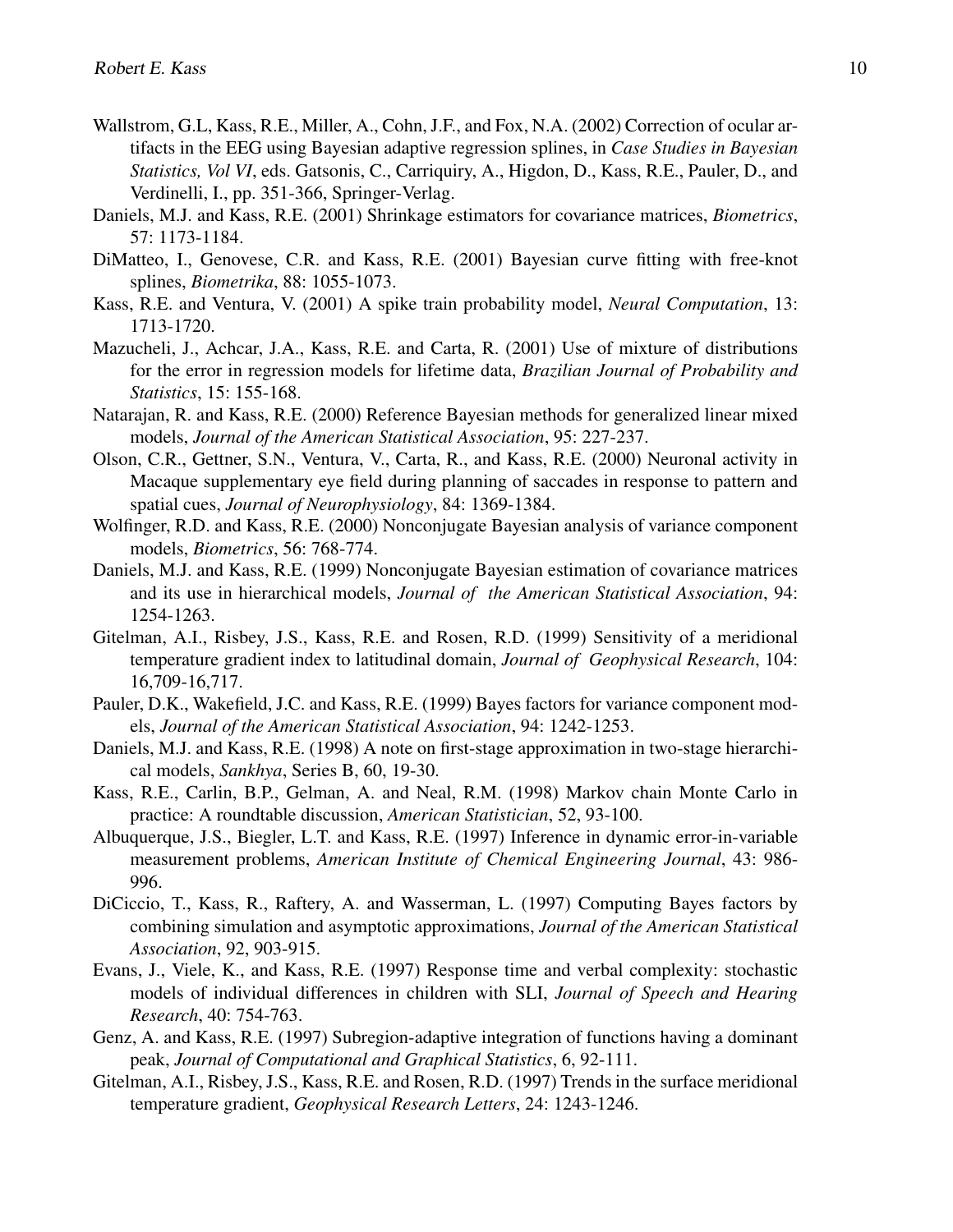- Huguenard, B.R., Lerch, F.J., Junker, B.W., Patz, R.J. and Kass, R.E. (1997) Working memory failure in phone-based interaction, *ACM Transactions on Computer-Human Interaction*, 4: 67-102.
- Arango, V., Underwood, M.D., Pauler, D.K., Kass, R.E. and Mann, J.J. (1996) Differential agerelated loss of pigmented locus coeruleus neurons in suicides, alcoholics, and alcoholic suicides, *Alcoholism: Clinical and Experimental Research*, 20: 1141-1147.
- Kass, R.E. and Wasserman, L.A. (1996) The selection of prior distributions by formal rules, *Journal of the American Statistical Association*, 91: 1343–1370.
- Kass, R.E. and Raftery, A. (1995) Bayes factors, *Journal of the American Statistical Association*, 90: 773-795.
- Kass, R.E. and Wasserman, L.A. (1995) A reference Bayesian test for nested hypotheses and its relationship to the Schwarz criterion, *Journal of the American Statistical Association*, 90: 928-934.
- Kass, R.E. and Slate, E. (1994) Some diagnostics of maximum likelihood and posterior nonnormality, *The Annals of Statistics*, 22: 668-695.
- Kass, R.E. (1993) Bayes factors in practice, *The Statistician*, 42: 551-560.
- Kass, R.E. and Slate, E. (1993) Curvature measures in data analysis, in *Statistical Sciences and Data Analysis*, eds. K. Matusita, M.L. Puri, and T. Hayakawa, VSP, Ultrecht, Netherlands, 277-290.
- Carlin, B., Kass, R.E., Lerch, J. and Huguenard, B. (1992) Predicting working memory failure: A subjective Bayesian approach to model selection, *Journal of the American Statistical Association*, 87: 319-327, 1992.
- Erkanli, A., Kass, R.E. and Genz, A. (1992) Adapting subregion-adaptive integration software to problems in Bayesian inference, *Computing Science and Statistics*, 24: 179-181.
- Kass, R.E. and Slate, E.H. (1992) Reparameterization and diagnostics of posterior non-normality, (with discussion), *Bayesian Statistics 4*, eds. J.O. Berger, J.M. Bernardo, A.P. Dawid and A.F.M. Smith, Oxford University Press, 289-305.
- Kass, R.E. and Vaidyanathan, S. (1992) Approximate Bayes factors and orthogonal parameters, with application to testing equality of two binomial proportions, *Journal of the Royal Statistical Society, Series B*, 54, 129-144.
- Genz, A. and Kass, R.E. (1991) An application of subregion adaptive integration to a Bayesian inference problem, in *Computing Science and Statistics: Proceedings of the 23rd Symposium on the Interface*, ed. E. Keramidas, 441-444.
- Greenhouse, J.B., Fromm, D., Iyengar, S., Dew, M.A., Holland, A.L. and Kass, R.E. (1990) The making of a meta-analysis: A case study of a quantitative review of the aphasia treatment literature (with discussion), in *The Future of Meta-Analysis*, eds. K. Wachter and M. Straf, Russell Sage Foundation, 29-46.
- Kass, R.E., Tierney, L. and Kadane J.B. (1991) Asymptotic evaluation of integrals arising in Bayesian inference, in *Computing Science and Statistics: Proceedings of the 22nd Symposium on the Interface*, eds. C. Page and R. LePage, 38-42.
- Kass, R.E., Tierney, L. and Kadane, J.B. (1991) Laplace's method in Bayesian analysis, in *Statistical Multiple Integration,* eds. N. Flournoy and R.K. Tsutakawa, *Contemporary Mathematics*, Providence: American Mathematical Society, 115: 89-99.
- Kass, R.E. (1990) Data-translated likelihood and Jeffreys's rules, *Biometrika*, 77: 107-114.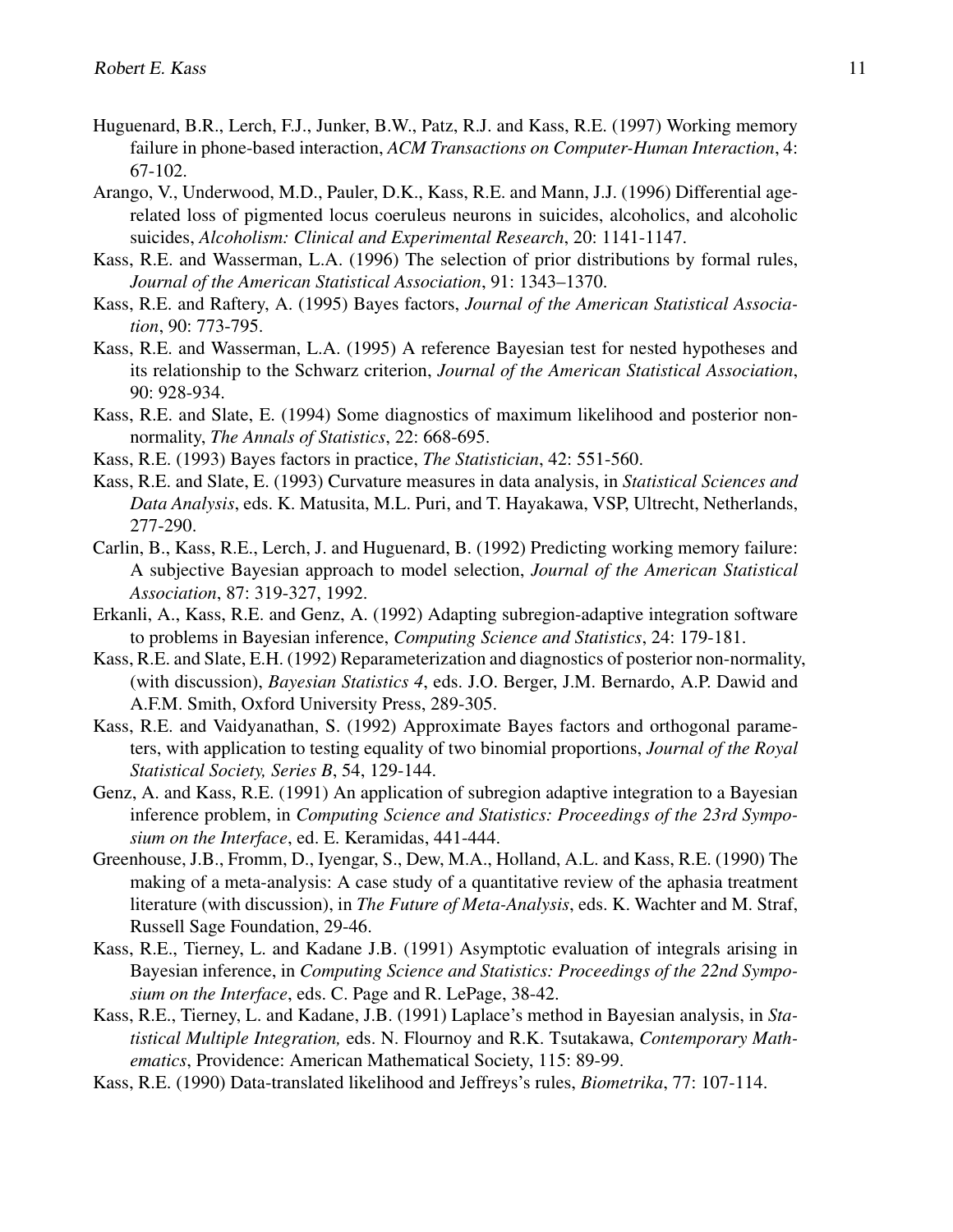- Kass, R.E., Tierney, L. and Kadane, J.B. (1990) The validity of posterior expansions based on Laplace's method, *Essays in Honor of George Barnard*, eds. S. Geisser, J.S. Hodges, S.J. Press, and A. Zellner, Amsterdam: North Holland, 473-488.
- Kass, R.E. (1989) The geometry of asymptotic inference (with discussion), *Statistical Science*, 4: 188-234.
- Kass, R.E. and Steffey, D. (1989) Approximate Bayesian inference in conditionally independent hierarchical models (parametric empirical Bayes models) *Journal of the American Statistical Association*, 84: 717-726.
- Kass, R.E., Tierney, L. and Kadane, J.B. (1989) Approximate methods for assessing influence and sensitivity in Bayesian analysis, *Biometrika*, 76: 663-675.
- Kovacs, M., Kass, R.E., Schnell, T.M., Goldston, D. and Marsh, J. (1989) Family functioning and metabolic control of school-aged children with IDDM, *Diabetes Care*, 12: 409-414.
- Tierney, L., Kass, R.E. and Kadane, J.B. (1989) Approximate marginal densities of nonlinear functions, *Biometrika*, 76: 425-436. Correction: 78, 233-234.
- Tierney, L., Kass, R.E. and Kadane, J.B. (1989) Fully exponential Laplace approximations to posterior expectations and variances, *Journal of the American Statistical Association*, 84: 710-716.
- Fu, J.C. and Kass, R.E. (1988) The exponential rates of convergence of posterior distributions, *Annals of the Institute of Statistical Mathematics*, 40: 683-691.
- Kass, R.E., Tierney, L. and Kadane, J.B. (1988) Asymptotics in Bayesian computation (with discussion), in *Bayesian Statistics 3*, eds. J.M. Bernardo, M.H. DeGroot, D.V. Lindley, A.F.M. Smith, Oxford University Press, 263-278.
- Eddy, W.F., Jones, A.C., Kass, R.E. and Schervish, M. (1987) Graduate education in computational statistics, *The American Statistician*, 41: 60-64, revised and reprinted from "Implications of advances in computing for graduate study in statistics," 1985.
- Greenhouse, J.B., Kass, R.E. and Tsay, R. (1987) Fitting nonlinear models with ARMA errors to biological rhythm data, *Statistics in Medicine*, 6: 167-183.
- Kass, R.E. (1987) Computing observed information by finite differences, *Communications in Statistics: Simulation and Computation*, 16: 587-599.
- Kass, R.E. (1987) Introduction to *Differential Geometry in Statistical Inference*, Institute of Mathematical Statistics Monograph Series, Hayward, CA, 1-17.
- Tierney, L., Kass, R.E. and Kadane, J.B. (1987) Interactive Bayesian analysis using accurate asymptotic approximations, *Computer Science and Statistics: Proceedings of the 19th Symposium on the Interface*, ed. R.M. Heiberger, American Statistical Association, 15-21.
- Eddy, W.F., Jones, A.C., Kass, R.E. and Schervish, M. (1985) Implications of advances in computing for graduate study in statistics, *Computer Science and Statistics: Proceedings of the 17th Symposium on the Interface*, ed. D.M. Allen, pp. 131-136.
- Fu, J.C. and Kass, R.E. (1984) A note on the interpretation of the Bahadur bound and the rate of convergence of the maximum likelihood estimator, *Statistics and Probability Letters*, 2: 269-273.
- Kass, R.E. (1984) Canonical parameterizations and zero parameter-effects curvature, *Journal of the Royal Statistical Society, B*, 46: 86-92.
- Kass, R.E. (1982) "A Comment on 'Is Jeffreys a necessarist' ?", *The American Statistician*, 36: 390-391.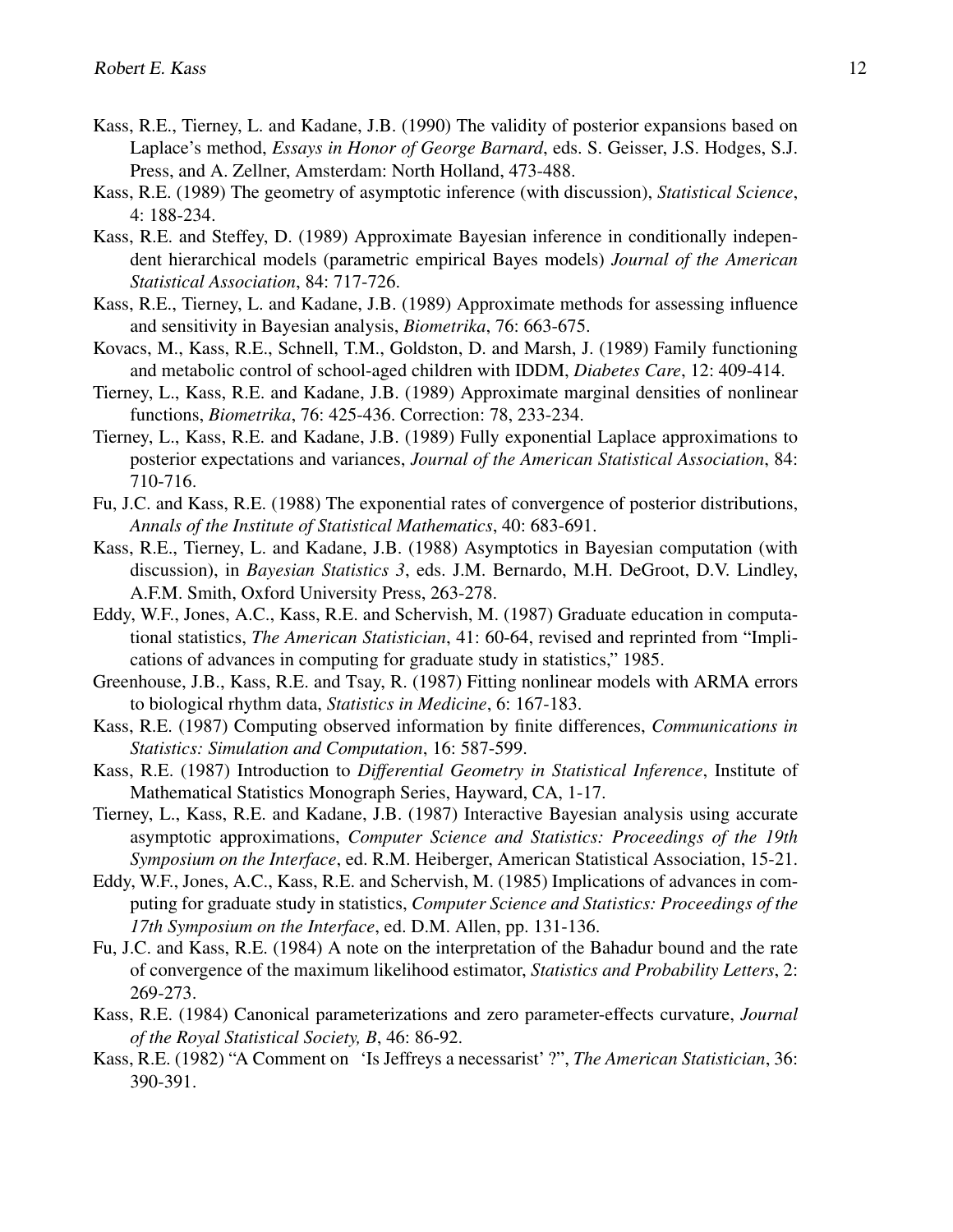#### D. Commentary

- Kass, R.E. (2021) Two Cultures: statistics and machine learning in science, Invited Comment on reprinting of Leo Breiman's "Two Cultures," *Observational Studies*, to appear.
- Kass, R.E. (2019) Comment on "A comprehensive approach to problems of performance measurement," by N.I. Fisher. *Journal of the Royal Statistical Society, A*, 182: 795.
- Kass, R.E. (2015) The gap between statistics education and statistical practice, Invited Comment on "Mere renovation is too little too late: it's time to rebuild the undergraduate curriculum from the ground up," by George Cobb, *The American Statistician*, 69, online discussion.
- Kass, R.E. (2010) How should indirect evidence be used? Invited comment on "Indirect evidence," by Bradley Efron, *Statistical Science*, 25: 166-169.
- Kass, R.E. (2009) Comment: The importance of Jeffreys's legacy, Invited comment on "Harold Jeffreys's theory of probability," by Christian Robert, Nicolas Chopin, and Judith Rousseau, *Statistical Science*, 24: 179-182.
- Kass, R.E., Rubin, J.E. and Zenker, S. (2007) Comment on "Parameter estimation for differential equations: a generalized smoothing approach" by Ramsay J.O., Hooker G., Campbell D., et al. *Journal of the Royal Statistical Society, B*, 69: 741-770.
- Kass, R.E. (2006) Kinds of Bayesians (Comment on articles by Berger and by Goldstein), *Bayesian Analysis*, 1: 437-440.
- Kass, R.E. and Natarajan, R. (2006) A default conjugate prior for variance components in generalized linear mixed models (Comment on article by Browne and Draper), *Bayesian Analysis*, 1: 535-542
- Kass, R.E. (2003) Invited comment on "Discrimination based on an odds ratio parameterization" by Angelika van der Linde and Gerhard Osius, in *Bayesian Statistics, 7* eds., J.M. Bernardo, S. Bayari, J.O. Berger, A.P. Dawid, D. Heckerman, A.F.M. Smith, and M. West, Oxford University Press, p. 247.
- Kass, R.E. and Wallstrom, G.L. (2002) Invited comment on "Spline adaptation in extended linear models" by Mark H. Hansen and Charles Kooperberg, *Statistical Science*, 17: 24- 29.
- Kass, R.E. (2001) Invited discussion of "Scales of evidence for model selection: Fisher versus Jeffreys" by Bradley Efron and Alan Gous, in *Model Selection*, edited by P. Lahiri, IMS Lecture Notes–Monograph Series, Institute of Mathematical Statistics: Hayward, 38: 246- 249.
- Kass, R.E. (1998) Invited comment on "R.A. Fisher in the 21st century," by Bradley Efron, *Statistical Science*, 13: 95-122.
- Kass, R.E. and Wasserman, L. (1996) Invited comment on "Posterior predictive assessment of model fitness," by Andrew Gelman, Xiao-Li Meng and Hal Stern, *Statistical Sinica*, 6: 773-807.
- Kass, R.E. (1996) Invited comment on "Approximate Bayesian computation based on signed roots of log-density ratios" by Trevor J. Sweeting. In *Bayesian Statistics 5*, eds. J.O. Berger, J.M. Bernardo, A.P. Dawid and A.F.M. Smith, Oxford University Press, 438-440.
- Kass, R.E. and Wasserman, L. (1996) Comment on "The intrinsic Bayes factor for linear models" by James O. Berger and Luis R. Pericchi. In *Bayesian Statistics 5*, eds. J.O. Berger, J.M. Bernardo, A.P. Dawid and A.F.M. Smith, Oxford University Press, 42.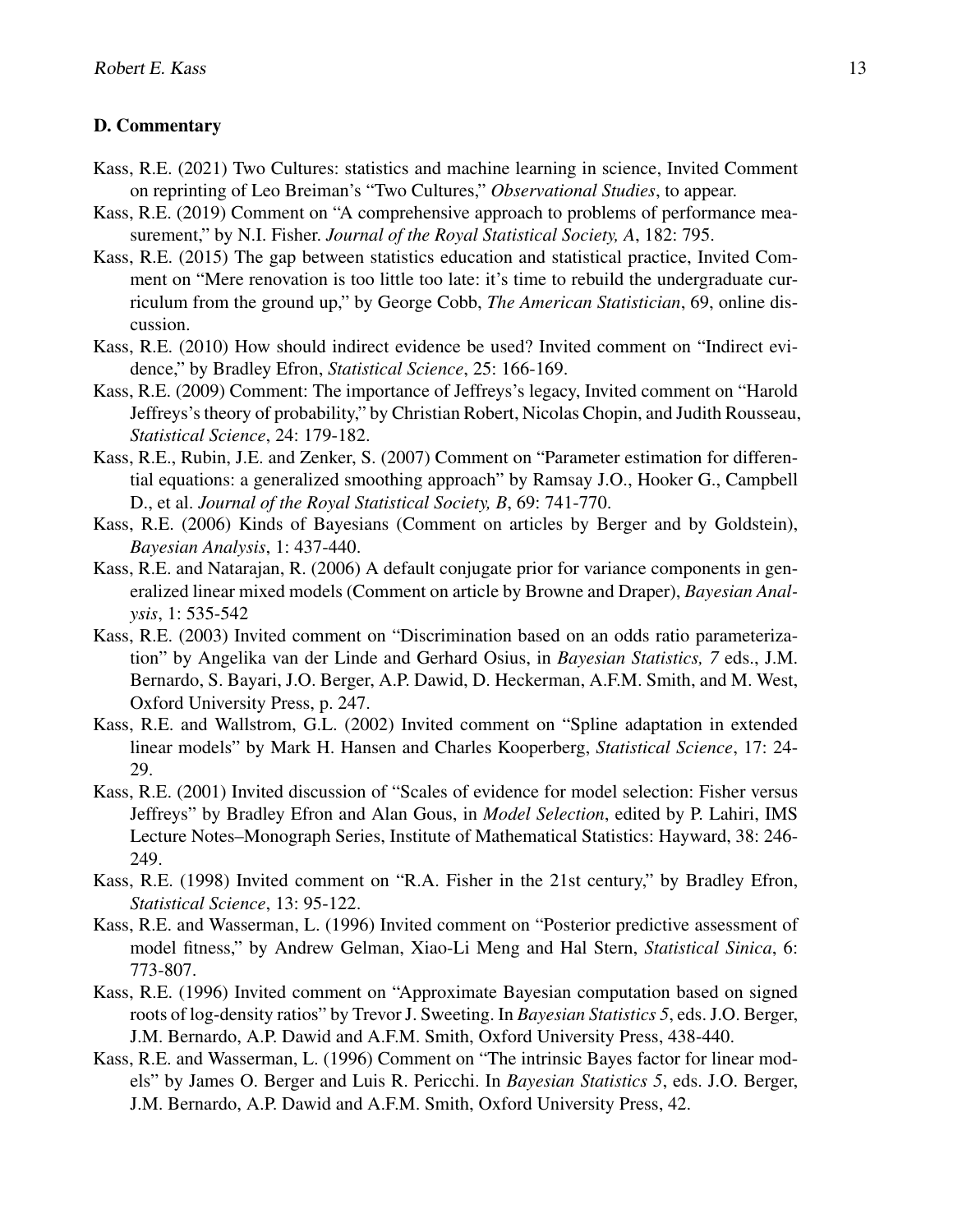- Kass, R.E. (1996) Comment on "Accounting for model uncertainty in survival analysis improves predictive performance," by A.E. Raftery, D. Madigan and C.T. Volinsky. In *Bayesian Statistics 5*, eds. J.O. Berger, J.M. Bernardo, A.P. Dawid and A.F.M. Smith, Oxford University Press, 342.
- Kass, R.E. and Wasserman, L. (1995) Comment on "Assessment and propagation of model uncertainty" by David Draper, *Journal of the Royal Statistical Society, B*, 57: 84-85.
- Kass, R.E. and Wasserman, L. (1995) Comment on "Fractional Bayes factors for model comparison" by Anthony O'Hagan, *Journal of the Royal Statistical Society, B*, 57: 131-132.
- Kass, R.E. (1992) Comment on "On the development of reference priors" by J.O. Berger and J.M. Bernardo. In *Bayesian Statistics 4*, eds. J.O. Berger, J.M. Bernardo, A.P. Dawid and A.F.M. Smith, Oxford University Press, 54-55.
- Kass, R.E. (1992) Comment on "Bayesian hierarchical logistic models for combining field and laboratory survival data" by R. Wolpert and Warren-Hicks. In *Bayesian Statistics 4*, eds. J.O. Berger, J.M. Bernardo, A.P. Dawid and A.F.M. Smith, Oxford University Press, 542- 543.
- Kass, R.E. and Steffey, D. (1991) Invited comment on "That BLUP is a good thing The estimation of random effects," by G.K. Robinson, *Statistical Science*, 6: 45-47.
- Kass, R.E. (1990) Invited comment on "Small-sample distributional properties of nonlinear regression estimators (a geometric approach)," by A. Pazman, *Statistics* (East Germany), 358-361.
- Greenhouse, J.B. and Kass, R.E. (1989) "A Bayesian perspective." Invited comment on "Investigating therapies of potentially great benefit: ECMO," by James H. Ware, *Statistical Science*, 4, 310-317.
- Kass, R.E. (1988) Comment on "Approximating posterior distributions and posterior moments," by C.N. Morris. In *Bayesian Statistics 3*, edited by J.M. Bernardo, M.H. DeGroot, D.V. Lindley, A.F.M. Smith, Oxford University Press, 342.
- Kass, R.E. (1988) Comment on "Bayesian approaches to clinical trials," by D.J. Spiegelhalter and L.S. Freedman. In *Bayesian Statistics 3*, edited by J.M. Bernardo, M.H. DeGroot, D.V. Lindley, A.F.M. Smith, Oxford University Press, 476.
- Kass, R.E. (1988) Invited comment on "Saddlepoint methods in statistical inference," by N. Reid, *Statistical Science*, 3: 234-236.
- Buja, A. and Kass, R.E. (1985) "Some observations on ACE methodology." Invited discussion of 1985 Theory and Methods Invited Paper, "Estimating optimal transformations for multiple regression and correlation" by Leo Breiman and Jerome H. Friedman, *Journal of the American Statistical Association*, 80: 602-607.
- Kass, R.E. (1983). Invited comment on "Bayes methods for combining the results of cancer studies in humans and other species" by William H. DuMouchel and Jeffrey E. Harris, *Journal of the American Statistical Association* 73: 310-311.
- Kass, R.E. (1982) Invited comment on "Lindley's paradox" by Glenn Shafer, *Journal of the American Statistical Association* 77: 347-349.

## E. Book Reviews

Kass, R.E. (1997) Review of "Markov Chain Monte Carlo in practice," by W.R. Gilks, S. Richardson and D.J. Spiegelhalter, *Journal of the American Statistical Association*, 92, 1645-1646.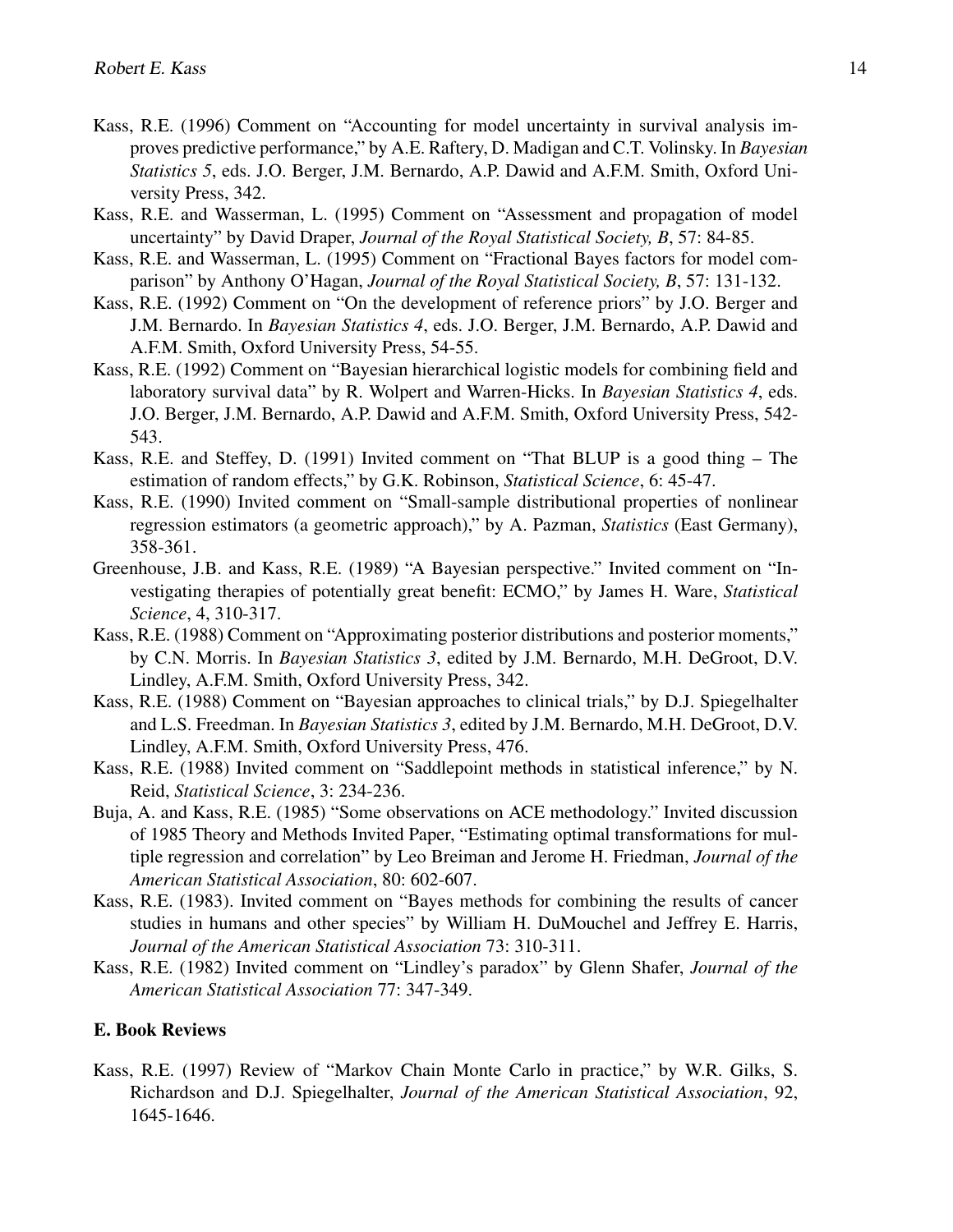- Kass, R.E. (1990) Review of "Nonlinear Regression and its Applications" by Douglas M. Bates and Donald G. Watts, and "Nonlinear Regression" by G.A.F. Seber and C.J. Wild, *Journal of the American Statistical Association*, 85: 594-595.
- Kass, R.E. (1985) Review of "Numerical Methods for Unconstrained Optimization and Nonlinear Equations" by J. E. Dennis, Jr. and Robert B. Schnabel, *Journal of the American Statistical Association*, 80: 247-248.

#### F. Miscellanea

- 't Hart, B.M., and 143 others (2021), Neuromatch Academy: a 3-week, online summer school in computational neuroscience, *Journal of Open Source Education*, to appear.
- Kass, R.E. and Matheo, L.M. (2019) Correspondence concerning "Brain change in addiction as learning, not disease" by M. Lewis, *New England Journal of Medicine*, 380: 301.
- Kass, RE (2015) Spike Train. In Jaeger D, Jung R (Eds.) *Encyclopedia of Computational Neuroscience*, Springer New York Heidelberg Dordrecht London. DOI 10.1007/978-1-4614- 7320-6 408-1.
- Kass, R.E, Allen, G., Caffo, B., Cunningham, J., Eden, U., Johnson, T.D., Lindquist, M.A., Nichols, T.A., Ombao, H., Paninski, L., Shinohara, R.T., and Yu, B. (2014) *Statistical Research and Training Under the Brain Initiative*, report of a working group of the American Statistical Association, http://www.amstat.org/policy/pdfs/StatisticsBRAIN April2014.pdf.
- Kass, R.E. (2010) Guest Editorial: Analysis of neural data, *Journal of Computational Neuroscience*, 29: 1-2.
- Tokdar, S. and Kass, R.E. (2010) Importance sampling, *WIREs Computational Statistics*, online at http://wires.wiley.com/compstats.
- Kass, R.E., and Vos, P.W. (2008) Introduction to "Defining the curvature of a statistical problem" in *The Science of Bradley Efron: Selected Papers*, (Morris, C.N. and Tibshirani, R., eds.), Springer, pp. 32–37.
- Brown, E.N. and Kass, R.E. (2007) Special Issue on "Statistical analysis of neuronal data," (preface), *Statistics in Medicine*, 26: 3827-3829.
- Kass, R.E. and Vos, P. (2003) Letter to the Editor, *Australian and New Zealand Journal of Statistics*, 45:251-252.
- Kass, R.E. (1999) Introduction to "Solving the bible code puzzle," by Brendan McKay, Dror Bar-Natan, Maya Bar-Hillel and Gil Kalai, *Statistical Science*, 14: 149.
- Kass, R.E. (1998) "Prior distributions," in *The Encyclopedia ofBiostatistics*, P. Armitage, T. Colton, eds, Wiley, New York.
- Kass, R.E. (1997) "Laplace's method," in *The Encyclopedia of Statistical Sciences, Update Volume 1*, S. Kotz, C. Read, and D. Banks, eds. Wiley, New York, 347-354.
- Kass, R.E. (1994) "Guidelines on writing for Statistical Science," *Statistical Science*, 9: 591.
- Kass, R.E. (1992) "Editorial," *Statistical Science*, 7: 1-2.
- Kass, R.E. (1991) "About *Theory of Probability*" (in commemoration of the birth of Harold Jeffreys), *Chance*, 4: 13.
- Kass, R.E. (1990) Contribution to "Edward H. Kass, M.D., Eulogy," *Reviews of Infectious Diseases*, 12: 376-377.
- Kass, R.E. (1990) "Fisher's greatest accomplishment," *Chance*, 3: 30-31.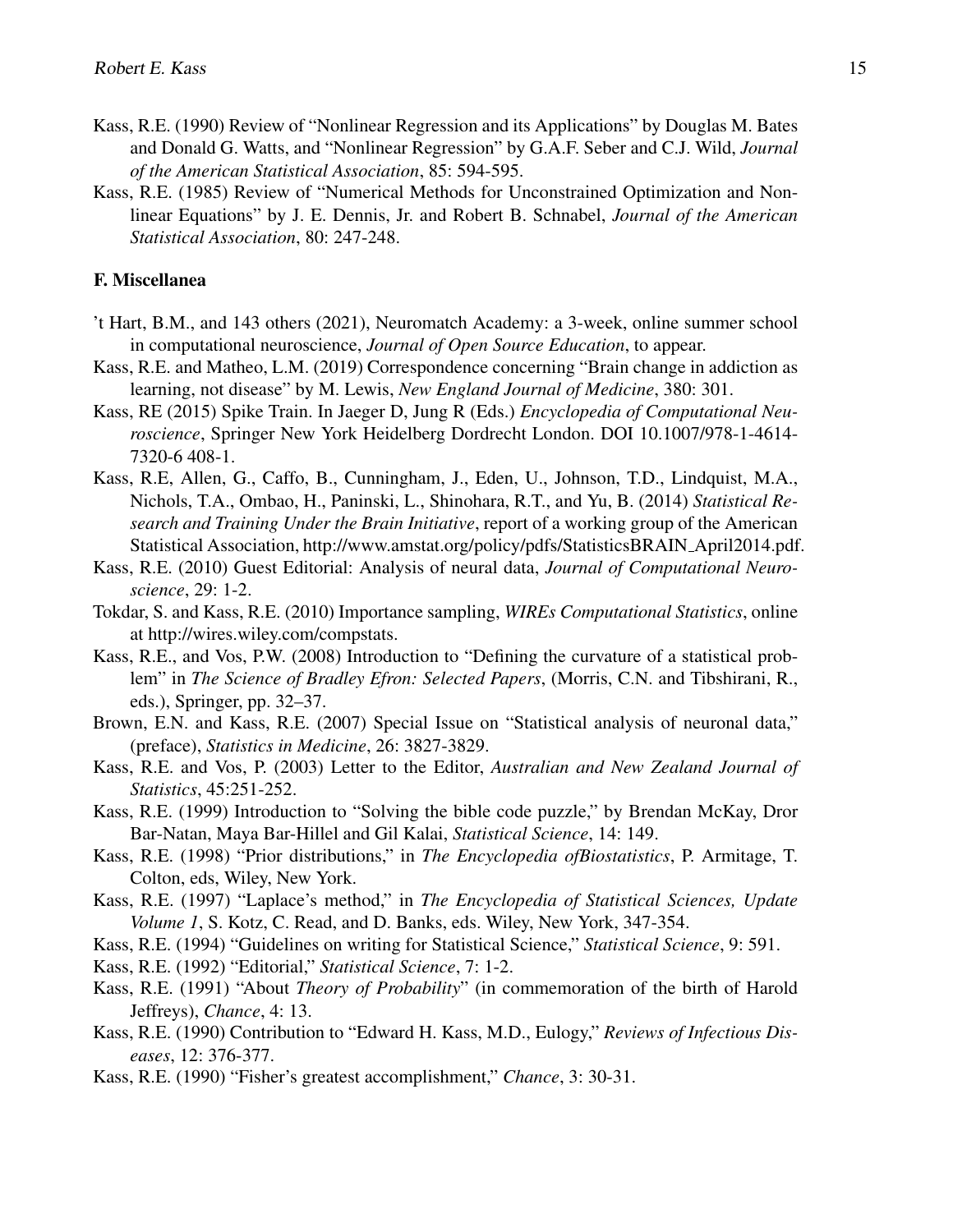#### G. Unpublished Manuscripts

- "Inferences about principal components and related quantities using a numerical delta method and posteriors calculated by simulation," Department of Statistics Technical Report No. 346, Carnegie-Mellon University, 1985.
- "The rate of convergence of the Fisher scoring and Gauss-Newton algorithms," Technical Report No. 284, Department of Statistics, Carnegie-Mellon University, 1983.
- "Normal values and normal ranges in medicine," Research report, University of Chicago Department of Statistics, April 1979.
- "Repetitions in measurement data," Harvard University Department of Statistics Research Memoranda NS-358, NS-359, NS-360, NS-361, September 1977.

#### Editorial Activity

- Action Editor, *Journal of Computational Neuroscience*, 2009-2015.
- Action Editor, *Neural Computation*, 2009-2015.
- Guest Editor, Special issue on Analysis of Neural Data, *Journal of Computational Neuroscience*, 29, 2010.
- Co-Editor, with Emery N. Brown, special issue "Statistical Analysis of Neuronal Data," *Statistics in Medicine*, 26, 2007.
- Founding Editor-in-Chief, *Bayesian Analysis*, 2004-2006.
- Associate Editor, *Biometrika*, 1996 2003.
- Executive Editor, *Statistical Science*, 1992-1994.
- Associate Editor, *Journal of the American Statistical Association, Theory and Methods*, 1986- 1992.
- Editorial Board member, *Statistics in Medicine*, 1991-1992.
- Associate Editor, *The Annals of Statistics*, 1985.
- Editorial collaborator, special feature on Sir Harold Jeffreys for *Chance*, 1991.
- Statistical Reviewer, *American Journal of Psychiatry*, 1987-1991.
- Refereeing: *American Journal of Physiology, Annals of the Institute of Statistical Mathematics, Biometrics, Biometrika, Brazilian Journal of Probability and Statistics, Canadian Journal of Statistics, Cerebral Cortex, Communications in Statistics, Computational Statistics and Data Analysis, Geographical Analysis, IEEE Signal Processing Magazine, IEEE Transactions on Reliability, IEEE Transactions on Signal Processing, International Statistical Review, Journal of the American Statistical Association, Journal of Computational Neuroscience, Journal of Econometrics, Journal of Educational Statistics, Journal of Multivariate Analysis, Journal of Neural Engineering, Journal of Neurophysiology, Journal of Neuroscience, Journal of Neuroscience Methods, Journal of the Royal Statistical Society, Nature, Nature Neuroscience, Network, Neural Computation, Neural Information and Processing Systems, Neural Networks, Neuron, Pakistan Journal of Statistics, Philosophy of Science, Proceedings of the American Mathematical Society, Proceedings of the National Academy of Sciences, Psychological Review, Public Library of Science Computational Biology, Sankhya, Science, Science Translational Medicine, SIAM Journal on Scientific and Statistical Computing, Statistica Sinica, Statistics, Statistics and Probability Letters, Statistics in Medicine, Technometrics, The American Statistician, The Annals of Statistics, Lifetime Data Analysis*.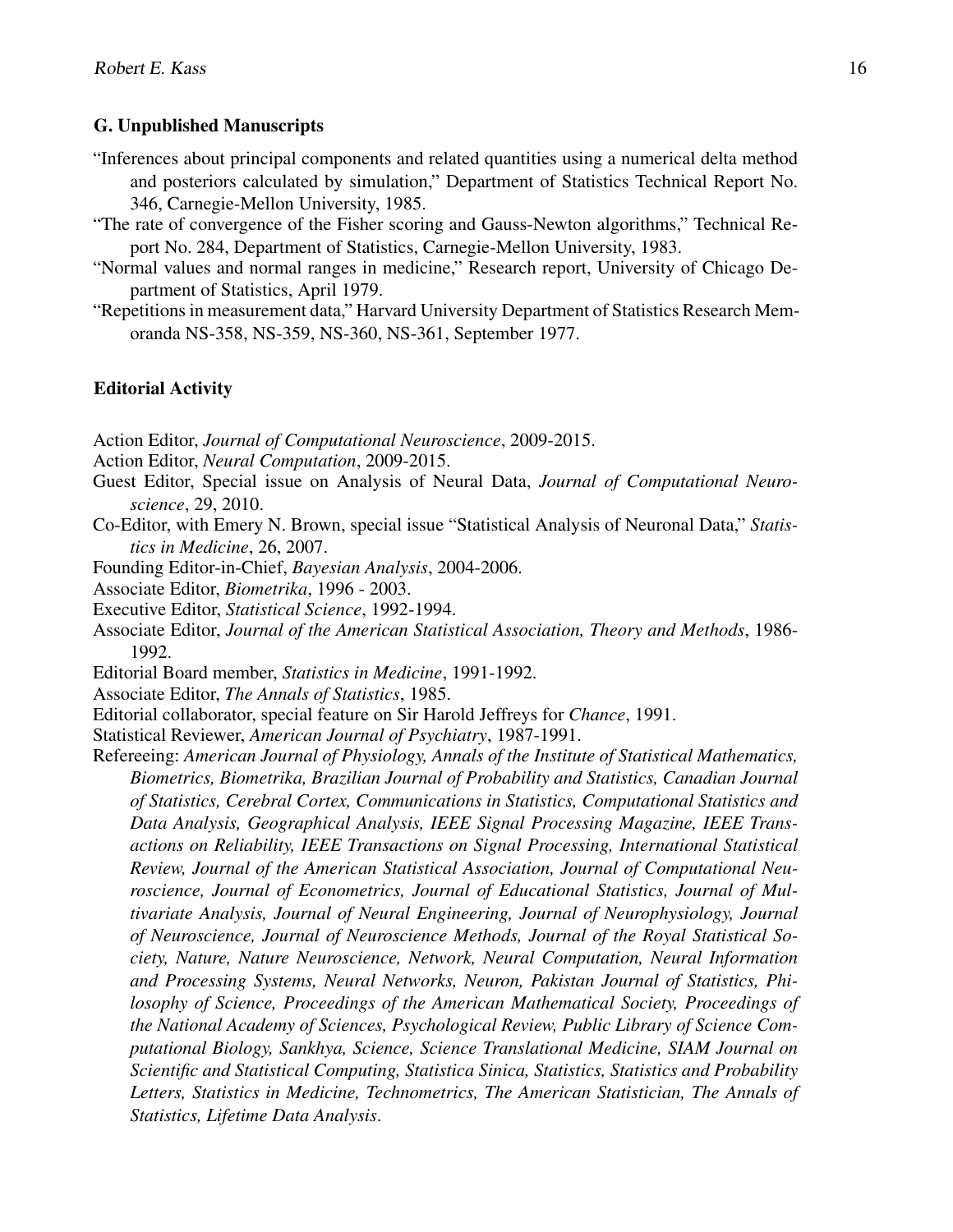## Professional Activity: National/International Organizations

Sainsbury Wellcome Centre, University College London, Governing Board, 2018-present. IMS, Committee on Fellows, 2019.

Burroughs-Wellcome Fund Scientific Interface Advisory Committee, 2015-Present.

National Academy of Sciences, Committee on Applied and Theoretical Statistics, 2012-2017.

National Institute of Statistical Science, Board Member, 2004-2008.

- American Association for the Advancement of Science, Chair-Elect, Chair, Past Chair of the Section on Statistics (U), 2003-2006.
- National Academy of Sciences, Board of Mathematical Sciences and its Applications, 2003- 2005.
- Institute of Mathematical Statistics, Committee to Select Editors, 2009-2012; Council Member, 1999-2002; R.A. Fisher Lectureship Committee, Committee of Presidents of Statistical Societies, 1997-1999 (Chair, 1999); Chair, Publications Committee, 1996-1997; Program Secretary, 1990-1991; Program Committee, 1991; Committee on revision of the "Careers in Statistics" brochure for the Committee of Presidents of Statistics Societies, 1987-1990; Committee on Papers, 1988-1990.
- American Statistical Association, Chair, working group on the BRAIN Initiative, 2015; Chairelect, Chair, Past Chair, Section on Bayesian Statistical Science, 1996-1998.
- International Society for Bayesian Analysis, Board of Directors, 1998-2000; founding Vice President, 1994-1996.

## Professional Activity: External Review Committees

External Reviewer, Department of Statistics VIGRE program, University of Michigan, 2018. External Advisory Board Member, Computational Drug Abuse Research (CDAR), University of Pittsburgh, Pittsburgh, PA, August 2016, 2017.

External Reviewer, Department of Statistics, UC Berkeley, Berkeley, CA, November, 2015.

External Reviewer (Chair), Gatsby Computational Neuroscience Unit, London, UK, September, 2015.

External Reviewer, Department of Biostatistics, Brown University, 2015.

External Reviewer, Department of Statistics, University of California, Santa Barbara, 2006.

External Reviewer, Department of Statistics, University of Toronto, 1998-1999.

## Professional Activity: Other

- Participant, Kavli Foundation Meetings, Coordinating Global Brain Projects, Rockefeller University, New York, NY, September, 2016; Future of the Brain Initiative, Johns Hopkins University, Baltimore, MD, August, 2016; Conference for Coordinating Brain Projects, Johns Hopkins University, Baltimore, MD, April 2016.
- Local organizer and program co-organizer, "Statistical Analysis of Neural Data" international symposia in Pittsburgh, PA, 2002, 2004, 2006, 2008, 2010, 2012, 2015, 2017.
- Planning committee member, "Training Students to Extract Value from Big Data: A Workshop," National Academy of Science, Washington DC, 2014.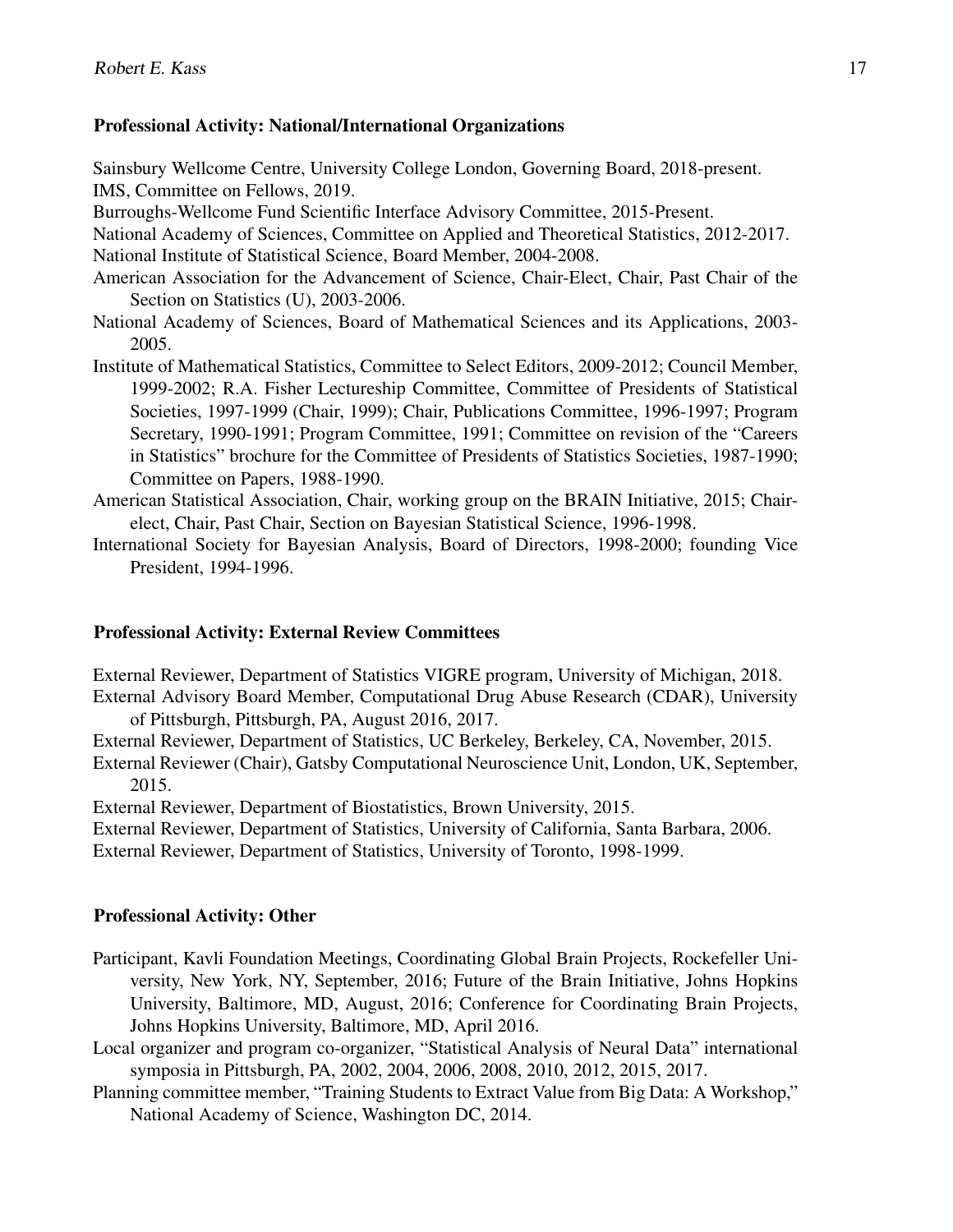- Program co-organizer, "Modelling Neural Activity: Statistics, Dynamical Systems, and Networks," Lihue, Hawaii, 2013, Waikoloa Beach, Hawaii, 2016.
- Program co-organizer, "Case Studies in Bayesian Statistics and Machine Learning," Pittsburgh, 2011.
- Local organizer and program co-organizer, "Case Studies in Bayesian Statistics," international symposia at Carnegie Mellon, 1991, 1993, 1995, 1997, 1999, 2001.
- Carnegie Mellon representative, Pittsburgh chapter of the American Statistical Association, 1981-1987.

Grant Review Committee, National Cancer Institute, 1993, 1995-1998.

NSF Panel Review Committees, 1994, 1995, 2004, 2011.

L.J. Savage Thesis Award Committee, 1991-1992.

#### Academic Activity at Carnegie Mellon University

Center for the Neural Basis of Cognition, Interim Co-Director, 2015-2018. Executive Committee, Center for the Neural Basis of Cognition, 1998-present. Department of Statistics, Head 1995-2004; Director of Graduate Studies, 1988-1994; Director of Admissions, 1984-1987, 1988-1994. Machine Learning Department, Graduate Studies Co-Director, 2012-2015. General Education Coordinating Committee, College of Humanities and Social Sciences, 1992- 1993. Committee on Non-Tenured Reappointments and Promotions, 1988-1990. Enrollment Committee, Board of Trustees, 1988-1991.

Faculty Senate Delegate, 1984-1987.

Faculty Development Committee Member, 1985-1987.

#### Additional Educational Activity

Lectured in Neuromatch Academy, a large-scale online summer school in computational neuroscience, July 29, 2020.

Taught short course, Data Science and Data Skills for Neuroscientists, Society for Neuroscience annual meeting, San Diego, CA, November 11, 2016.

Moderator for Society for Neuroscience 2016 webinar on Scientific Rigor, October 21, 2016.

- Lectured in Mining and Modeling of Neuroscience Data summer course, Redwood Center for Theoretical Neuroscience, Berkeley, CA, July, 2011, 2012, 2015, 2016, 2017, 2018.
- Lectured in Neuroinformatics course at the Marine Biological Laboratory, Woods Hole, MA, August, 2002-2008.
- Lectured in short course on Neural Signal Processing, Society for Neuroscience, Washington, DC, November, 2008.

Lectured at Summer Institute on Cognitive Neuroscience, Dartmouth, Hanover, NH, June, 2006.

Taught short course on Statistics in Neuroscience with Valérie Ventura, Canisius College, Buffalo, NY, October, 2005.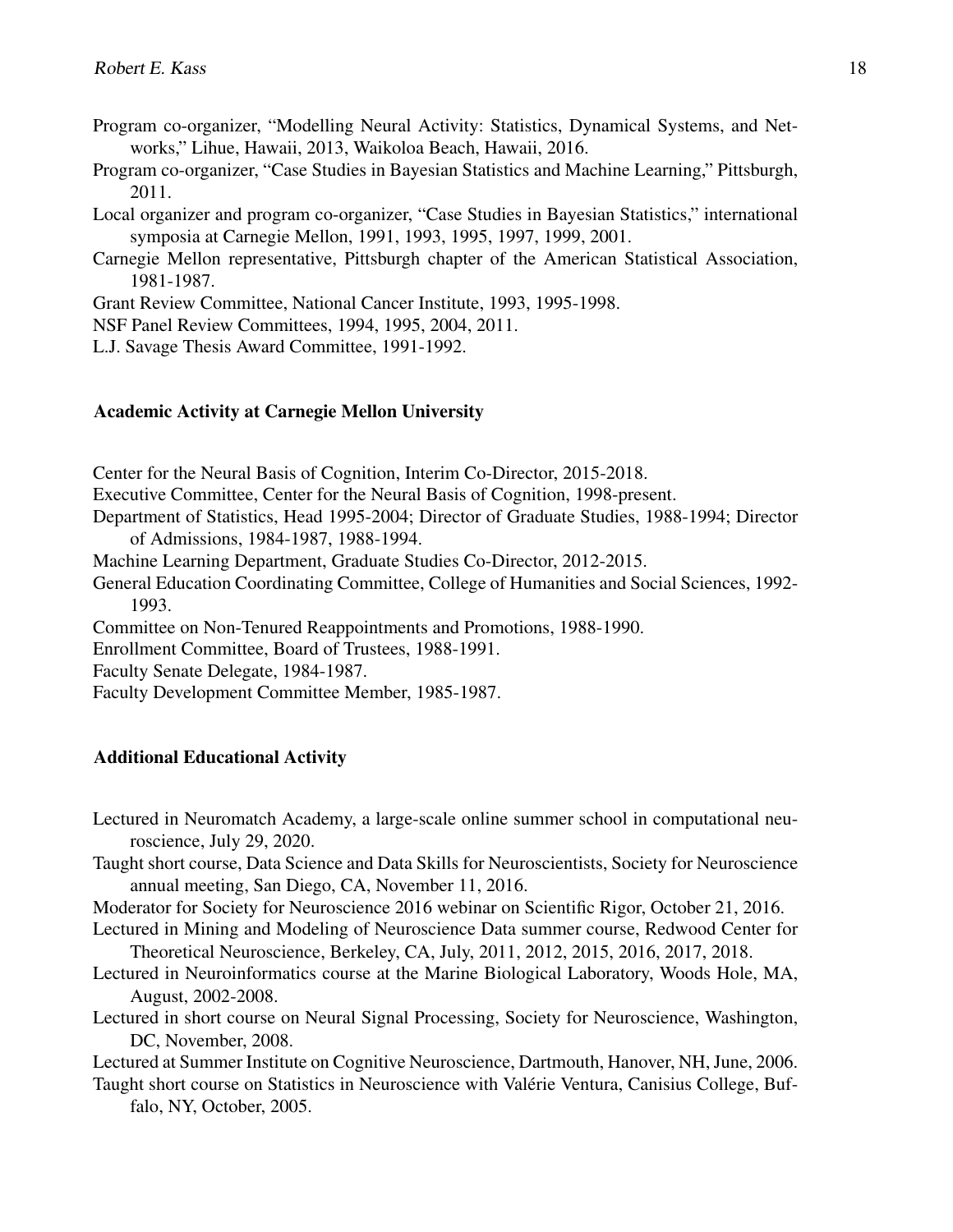- Taught short course on Applied Bayesian Statistics with Larry Wasserman, University of Michigan, Ann Arbor, MI, May 1997.
- Taught short course on Applied Bayesian Statistics with Larry Wasserman, FDA, Washington, DC, September, 1996.
- Taught short course on Applied Bayesian Statistics with Larry Wasserman, ENAR, Biometrics Society, March 1995.
- Taught short course on Applied Bayesian Statistics with Larry Wasserman, Washington Statistical Society, April, 1994.
- Taught short course with J. Stuart Hunter and William F. Eddy for Alcoa management, March 21–22, 1985.
- Taught short course with William F. Eddy for Pittsburgh Plate Glass research workers, March 21–25, 1983.
- Supervised Ph.D. Theses: Qiong Zhou (jointly with John Anderson), 2019; Guiseppe Vinci (jointly with Valérie Ventura) 2017; Ying Yang (jointly with Michael Tarr) 2016; Pencheng Zhou, 2016; William Bishop (jointly with Byron Yu), 2015; Patrick Foley, 2014; Yang Xu, (Machine Learning, jointly with Michael Tarr), 2013; Lucia Castellanos Pérez-Bolde, 2013; Judy Xi, 2011; Jeffrey Liebner, 2009; Liuxia Wang, 2006; Sam Behseta, 2003; Roberto Carta, 2003; Ilaria DiMattteo, 2001; Isabella Verdinelli, 1996; Donna Pauler, 1996; Kate Hsiao, 1994; Elizabeth Slate, 1992; Alaattin Erkanli, 1992; Duane Steffey, 1988.
- External examiner for Ph.D. thesis of Sharon-Lise Normand, Department of Statistics, University of Toronto, Toronto, Ontario, Canada, May, 1990.
- External examiner for Ph.D. thesis of Fassil Nebbebe, Department of Statistics, Queen's University, Kingston, Ontario, Canada, July, 1984.
- External examiner for Ph.D. thesis of Lavi Shpigelman, "Kernel-based machine learning methods for neural brain-machine interfaces," Hebrew University, 2009.

## Invited Talks

#### A. Named Lectures

Marvin Freedman Memorial Lecturer, Department of Mathematics and Statistics, Boston University, 2018.

R.A. Fisher Lectureship, Joint Statistical Meeting, Baltimore, MD, 2017.

- Bernard G. Greenberg Distinguished Lecturer, Department of Biostatistics, University of North Carolina at Chapel Hill, 2017.
- Swartz Lecturer in Computational Neuroscience, University of Washington, 2017.

## B. Meetings and Joint Seminars

- Invited Speaker, Workshops on Leveraging Open Data Sets from the Allen Brain Observatory for Computational Neuroscience, Bernstein Conference, Berlin (virtual), September 2020.
- Invited Speaker, Workshop on Theoretical Frameworks in Neuroscience, San Antonio, TX, February 2019.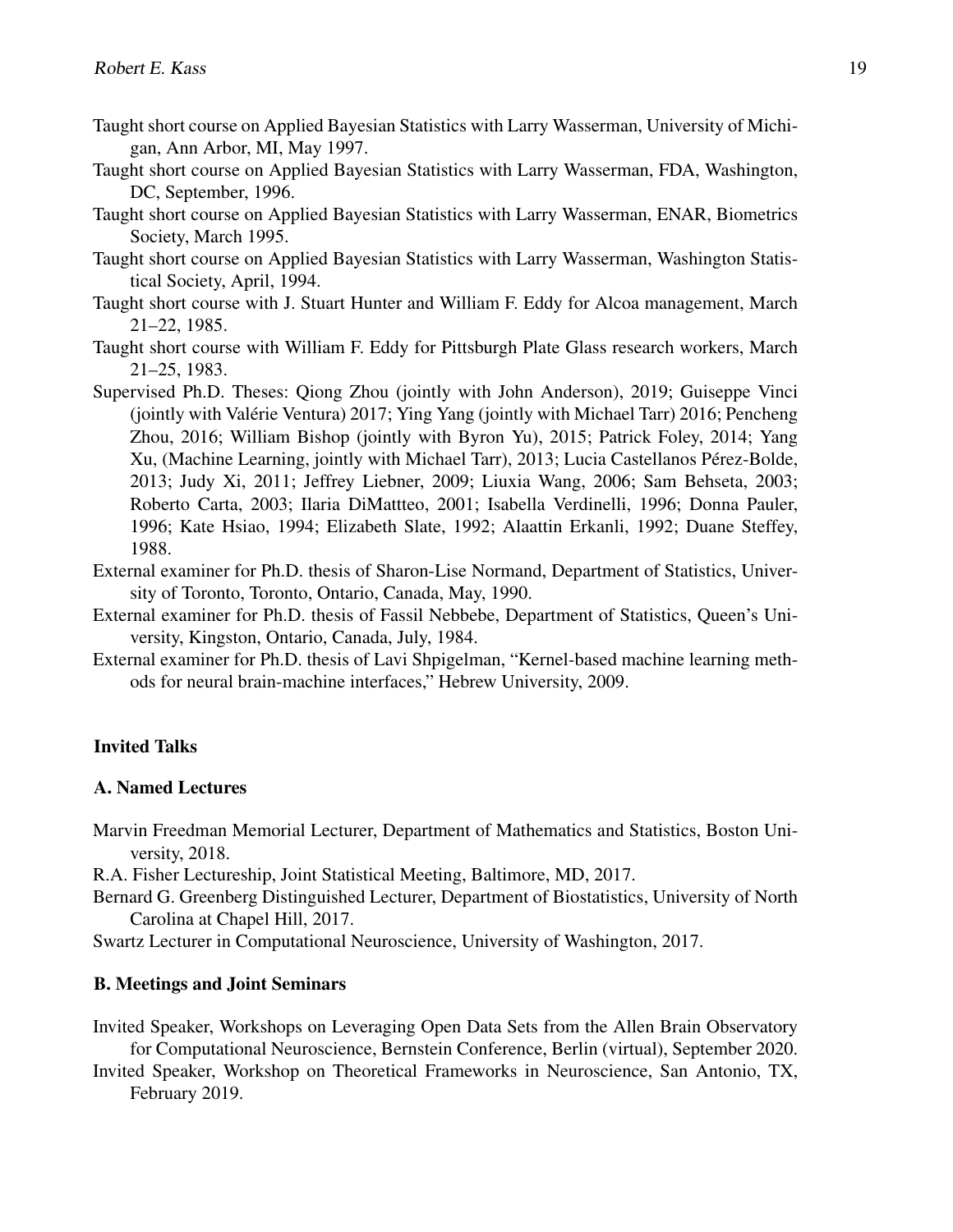- Keynote Speaker, 17th IEEE International Conference on Machine Learning and its Applications, Orlando, FL, December 2018.
- Invited Speaker, CMU-Georgia Tech Conference on Machine Learning in Science and Engineering, Pittsburgh, PA, June, 2018.

Invited Speaker, Workshop on Integrating Dynamics and Statistics in Neuroscience (CRCNS), Brown University, Providence, RI, June 2017.

Keynote Speaker, Brain Initiative Investigators Pre-Meeting, Bethesda, MD, December, 2016.

Invited Speaker, Mathematical Biosciences Institute Workshop 3: Dynamical Systems and Data Analysis in Neuroscience: Bridging the Gap, Ohio State University, Columbus, OH, October 2016.

Invited Speaker, Computational Drug Abuse Research (CDAR) Annual Meeting, August, 2016.

- Plenary Speaker, Frontiers in Applied and Computational Mathematics, Trenton, NJ, June, 2016.
- Annual invited speaker, Five Colleges Statistics Program, Amherst and Northampton, MA, April, 2016.

Inaugural Joint Seminar Speaker, Departments of Statistics and Biostatistics, Harvard University, Cambridge, MA, November, 2015

- Panelist, NIMH Workshop on Non-Invasive Brain Imaging, satellite workshop to the Society for Neuroscience annual meeting, Chicago, IL, October, 2015
- Invited Speaker, MathStatNeuro Workshop, Nice, France, September, 2015
- Invited Speaker, Quinnquenial Review Symposium, Gatsby Computational Neuroscience Unit, London, UK, September, 2015
- Invited Speaker, Joint Statistical Meetings, Seattle, WA, August, 2015
- Invited Speaker, SAMSI Program on Challenges in Computational Neuroscience, Opening Workshop, Research Triangle Park, NC, August, 2015
- Invited Speaker, 21st Century Statistics at MIT: Inaugural Symposium, Cambridge, MA, May, 2015
- Invited Speaker, Conte Center on Brain Programming in Adolescent Vulnerabilities, UC Irvine, Irvine, CA, March, 2015
- Invited Speaker, NIPS Workshop, Montreal, Quebec, Canada, December 2014.
- Invited Speaker, Juelich Institute of Neuroscience and Medicine, Computational and Systems Neuroscience and Theoretical Neuroscience, Juelich, Germany, September 2014.
- Invited Speaker, Joint Statistical Meetings, Boston, MA, August 2014
- Invited Speaker, ICIAM, Columbus, OH, May 2014
- Invited Spearker, COSYNE, Salt Lake City, UT, March 2014
- Invited Speaker, Quantifying Structure in Large Neural Datasets, Grossman Center for Statistics of Mind, Columbia University, New York, NY, October, 2013.
- Invited Speaker, Neuroinformatics 2013, Karolinska Institute, Stockholm, Sweden, August 2013.
- Invited Speaker, Statistical and Applied Mathematical Sciences Institute, SAMSI Summer Program, Neuroimaging Data Analysis, Research Triangle Park, NC, June 2013.
- Invited Speaker, Workshop on Disease, Mathematical Biosciences Institute, Columbus, OH, February, 2013.
- Invited Speaker, Carl Morris Honorary Symposium on Large-Scale Inference, Silver Spring, MD, October, 2012.
- Invited Speaker, Cognitive Rhythms Collaborative, Boston University, Boston, MA, September, 2012.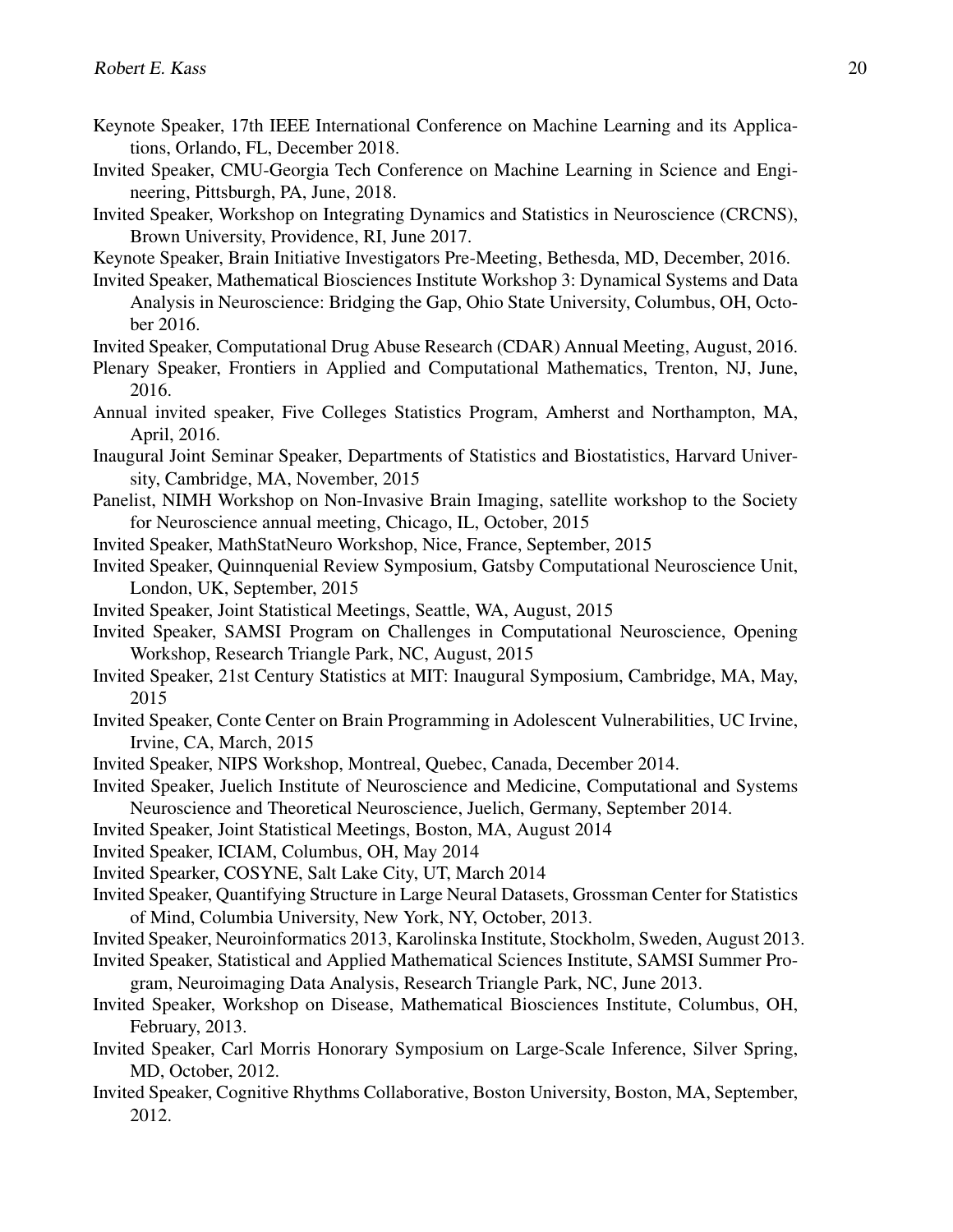- Keynote Lecturer, Bayesian Inference and Stochastic Computation, ISBA workshop, Institute of Statistical Mathematics, Tokyo, Japan, June 2012.
- Invited Speaker, RIKEN Brain Science Institute, Tokyo, Japan, June 2012
- Plenary Speaker, New England Statistics Symposium 2012, Boston University, Boston, MA, April, 2012.
- Invited Speaker, ISI-Bernoulli Satellite Meeting on Dynamical Systems Modeling, Copenhagen, August, 2011.
- Keynote Lecture, Statistics 2011 Canada, 5th Decennial Canadian Conference on Applied Statistics, Montreal, Quebec, Canada, July 2011.
- Invited Lecture, Hierarchical Models and MCMC, Conference in Honour of Adrian F.M. Smith, Crete, June, 2011.
- Seminar on Bayesian Inference in Econometrics and Statistics, University of Texas at Austin, April, 2010.
- Presidential Invited Lecturer, Biometric Society (ENAR), New Orleans, LA, March, 2010.
- Objective Bayes '09, Special Session on Jeffreys, University of Pennsylvania, Philadelphia, PA, June, 2009.
- Workshop on Future Directions in High-Dimensional Data Analysis, Warwick, UK, April, 2008.
- Joint Statistical Meetings, Denver, CO, August, 2008.
- Neural Coding and Computational Dynamics, Hosegar, France, September, 2007.
- Joint Statistical Meetings, Salt Lake City, Utah, July, 2007.
- Georgia State University, Brains and Behavior Distinguished Scholar Lecture Series, Atlanta, GA, November, 2006.
- Symposium in Honor of Stephen Stigler and Michael Wichura, Chicago, IL, November, 2006.
- Dynamical Neuroscience satellite meeting at Society for Neuroscience annual meeting, Atlanta, GA, October, 2006.
- NIH-NSF Computational Neuroscience (CRCNS) program meeting, Washington, DC, June, 2006.
- Meeting on Multineuron Data Analysis as a Frontier of Statistics, Tokyo, Japan, February, 2006. Winter Conference on Brain Research, Steamboat Springs, CO, January, 2006.
- Seminar on Bayesian Statistics and Econometrics (SBIES), St. Louis, MO, August, 2005.
- Summer 2004 Southwest Regional Council on Statistics (SRCOS) Meeting, Blacksburg, VA, June, 2004.
- Banff International Research Station (BIRS), Workshop on Point Processes Theory and Applications, Banff, Alberta, Canada, June, 2003.
- Mathematical Biosciences Institute (MBI) Workshop on Neural Coding, Invited Speaker, The Ohio State University, Columbus, OH, February, 2003.
- Fifth Annual Winter Workshop, IMS Mini-Meeting on Functional Data Analysis, Invited Speaker, Department of Statistics, University of Florida, Gainesville, FL, January 2003.
- American Statistical Association, Atlanta, GA, August, 2001 (presentation by Garrick Wallstrom).
- Southern Ontario Graduate Student Seminar Day, Special Invited Speaker, Department of Statistics University of Toronto, Ontario, Canada, September, 2000.
- Biometric Society, (ENAR), Pittsburgh, PA, March, 1998.
- U.S. Army Conference on Applied Statistics, Monterey, CA, October 1996.
- Workshop in Honor of David Wallace, Chicago, IL, October, 1996.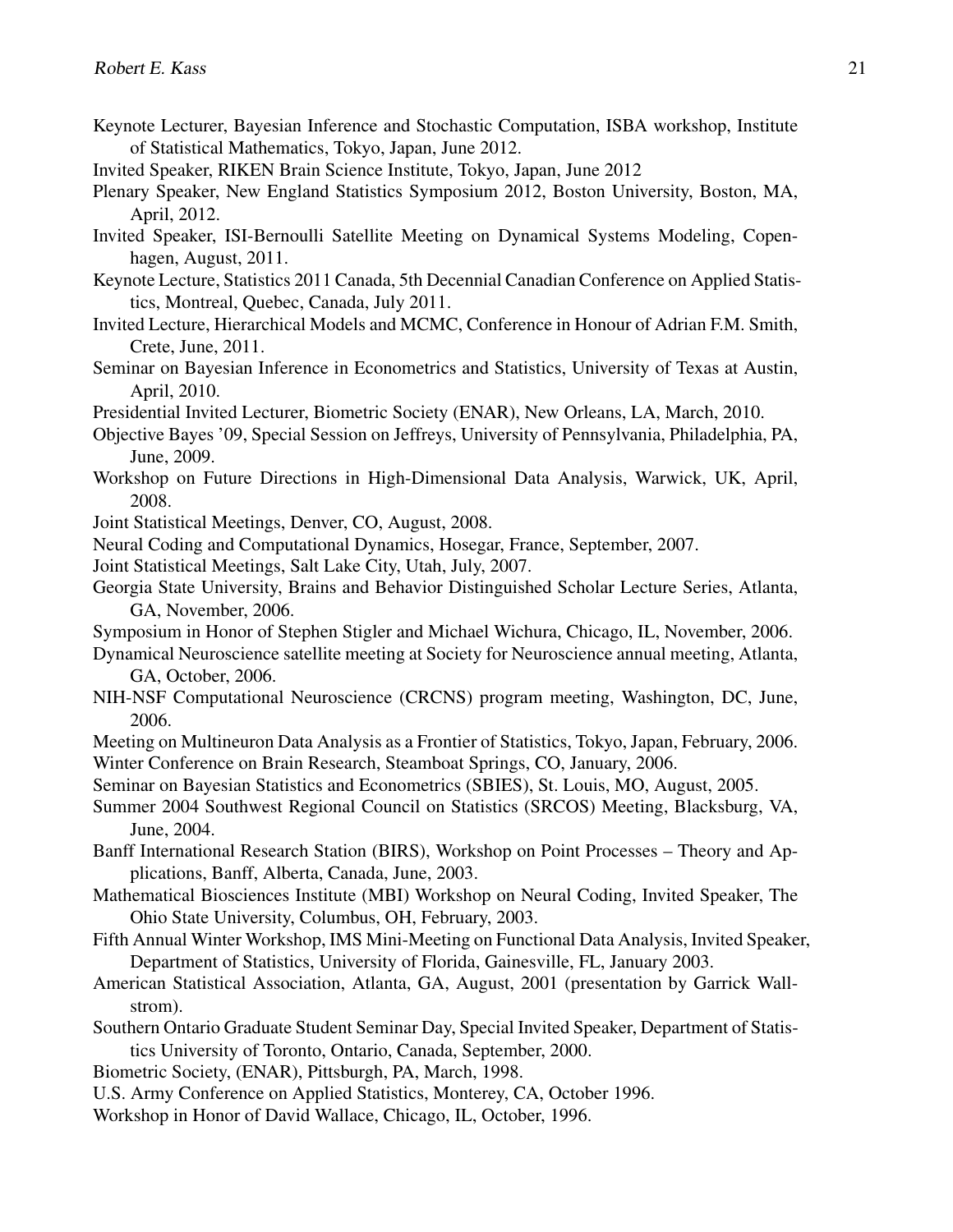- NBER-NSF Seminar on Bayesian Inference in Econometrics, Chicago, IL, May, 1996.
- Fifth Valencia International Meeting on Bayesian Statistics, Alicante, Spain, June, 1994 (Discussant).
- American Statistical Association, San Francisco, CA, August, 1993.
- Institute of Statisticians Conference on Practical Bayesian Statistics, Nottingham, England, July, 1992.
- Workshop on Methodological Issues in Cognitive Science, Santa Fe, NM, June, 1992.
- Institute of Mathematical Statistics Special Invited Lecture, Cincinnati, OH, March, 1992.
- Third Pacific Area Statistical Conference, Tokyo, Japan, December, 1991.
- Institute of Statistical Mathematics, Tokyo, Japan, December, 1991.
- NBER-NSF Seminar on Bayesian Statistics in Econometrics, Boston, MA, November 1991.
- Group on Statistics of the Belgian National Science Foundation, Annual Meeting, Kortrijk, Belgium, April, 1991.
- Fourth Valencia International Meeting of Bayesian Statistics, Peniscola, Spain, April, 1991.
- The 22nd Symposium on the Interface between Computing Science and Statistics, East Lansing, MI, May, 1990.
- Conference on Statistical Computing, Institute for Mathematics and its Applications, Minneapolis, MN, August, 1989.
- Biometric Society (ENAR), Washington, DC, August, 1989.
- Institute of Mathematical Statistics, Annual Meeting, August, 1989 (Discussant).
- Joint Research Conference on Statistical Multiple Integration, American Mathematical Society, Institute of Mathematical Statistics, and Society for Industrial and Applied Mathematics, Arcata, CA, June, 1989.
- NBER-NSF Seminar on Bayesian Statistics in Econometrics, Columbia, MO, April, 1989.
- Biometric Society (ENAR), Lexington, KY, March, 1989.
- Workshop on Bayesian Robustness, Purdue University, West Lafayette, IN, March, 1989 (Discussant).
- NBER-NSF Seminar on Bayesian Statistics in Econometrics, Gainesville, FL, October, 1987. Workshop on Statistical Theory in Practice, Toronto, Ontario, Canada, October, 1987.
- American Statistical Association, Section on Computing, San Francisco, CA, August, 1987.
- Third Valencia International Meeting on Bayesian Statistics, Altea, Spain, June, 1987.
- Western Ontario Joint Seminar (Guelph, London, Waterloo, Western Ontario), London, Ontario, February, 1987.
- NBER-NSF Seminar on Bayesian Inference in Econometrics, Riverside, CA, October, 1986. Institute of Mathematical Statistics (Central Regional Meeting), West Lafayette, IN, June, 1986. NBER-NSF Seminar on Bayesian Inference in Econometrics, Columbus, OH, May, 1986.
- ONR-NSF Workshop on Bayesian Computing, Columbus, OH, May, 1986 (Presentation by Luke Tierney).
- NBER-NSF Seminar on Bayesian Inference in Econometrics, Minneapolis, MN, May, 1985.
- Conference on "Generalized Linear Models: Methodology and Computation," University of Texas-Austin, June, 1984.
- Valley Geometry Colloquium, University of Massachusetts-Amherst, May, 1984 (two talks).
- NATO Workshop on "Differential Geometry in Statistics" at Imperial College, London, April, 1984.
- Institute of Mathematical Statistics (Western Regional Meeting), June, 1983.
- NBER-NSF Seminar on Bayesian Inference in Econometrics, Chicago, IL, October, 1980.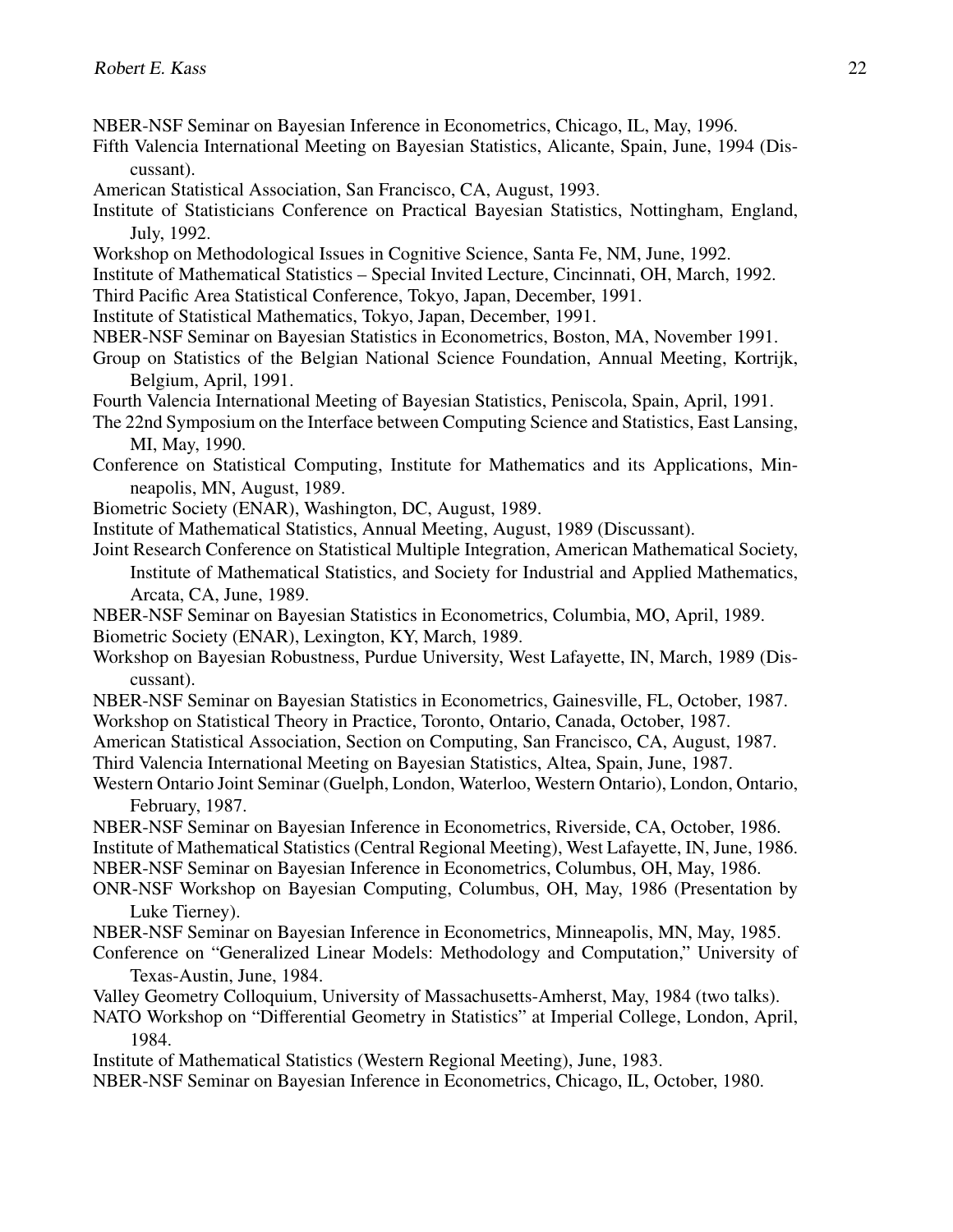## C. Department Seminars

Department of Biostatistics, University of Washington, Seattle, WA, April 2017. Department of Statistics, University of Connecticut, Storrs, CT, September, 2016. Department of Statistics, University of Michigan, Ann Arbor, MI, May, 2015 Department of Statistics, George Washington University, Washington DC, April, 2015 Carnegie Mellon University, Computational Biology, Pittsburgh, PA, December 2014 Brown University, Department of Biostatistics, Providence, RI, October 2014 University of California, Irvine, Department of Statistics, Donald Bren School of Information and Computer Sciences, Irvine, CA, April, 2013. Temple University, Department of Statistics, Philadelphia, PA, October, 2012. Kyoto University, Department of Physics, Kyoto, Japan, June 2012. National Security Agency, Mathematics Colloquium, May, 2011. University of Maryland, Department of Mathematics, May, 2011. Distinguished Lecturer, University of Texas at Austin, Division of Statistics and Scientific Computing, October, 2010. University of California, Irvine, Department of Statistics, Donald Bren School of Information and Computer Sciences, Irvine, CA, March, 2010. Google, Mountain View, CA, March, 2010. Florida State University, Department of Statistics, Tallahassee, FL, March, 2009. Brown University, Center for Statistical Sciences, Providence, RI, November, 2008. Duke University, Department of Statistical Science, Durham, NC, March, 2008. Yale University, Department of Statistics, New Haven, CT, November, 2007. University of Illinois, Department of Statistics, Champaign, IL, December, 2006. Columbia University, Department of Statistics, New York, NY, March, 2006. Columbia University, Department of Theoretical Neuroscience, New York, NY, March, 2006. McGill University, Department of Mathematics and Statistics, Montreal, Canada, September, 2005. University of California, Berkeley, Department of Statistics, Berkeley, CA, March, 2005. Stanford University, Department of Statistics, Palo Alto, CA, March, 2005. University of Minnesota, Department of Biostatistics, Minneapolis, MN, September, 2004. Pennsylvania State University, Department of Statistics, State College, PA, April 2004. University of California at San Diego and San Diego State University, Joint with Statistics and Biostatistics Groups, San Diego, CA, March 2004. Brown University, Joint with the Department of Applied Mathematics and the Center for Statistical Science, Providence, RI, May, 2003. The University of Pennsylvania, Wharton School, Statistics Group, Philadelphia, PA, April, 2003. The University of Texas M.D. Anderson Cancer Center, Department of Biostatistics, Houston, TX, January, 2003. University of California Irvine, Department of Statistics, Irvine, CA, December 2002. Columbia University, Department of Biostatistics, New York, NY, October 2002. University of Virginia, Department of Statistics, Charlottesville, VA, April 2001. University of Florida, Department of Biostatistics, Gainesville, FL, March 2001. University of California, Department of Biostatistics, Los Angeles, CA, March, 2000. University of Washington, Department of Statistics, Seattle, WA, February, 2000.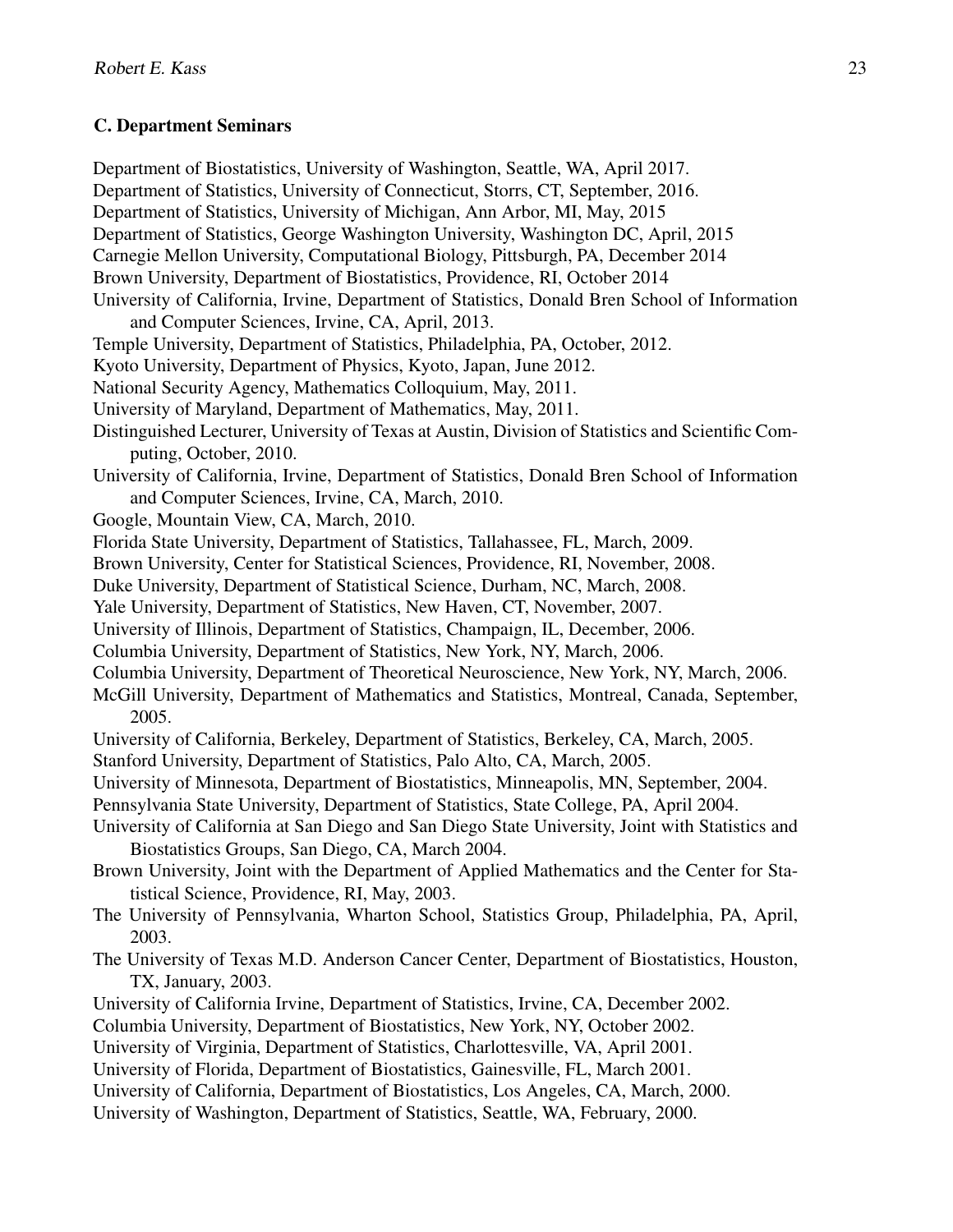- Harvard University, Department of Biostatistics, Boston, MA, January 2000.
- Ohio State University, Department of Statistics, Columbus, OH, October, 1999.
- Harvard University, Department of Biostatistics, Boston, MA, May, 1999.
- Washington University, John M. Olin School of Business, St. Louis, MO, March, 1999.
- Purdue University, Department of Statistics, West Lafayette, IN, April, 1998.
- Purdue University, Department of Statistics, Special seminar for graduate students, West Lafayette, IN, April, 1998.
- University of California, Department of Statistics and Applied Probability, Santa Barbara, CA, March, 1998.
- The Rand Corporation, Santa Monica, CA, March, 1998.
- University of Toronto, Department of Statistics, Toronto, Ontario, December, 1996.
- Brown University, Center for Statistical Science, Providence, RI, May, 1996.
- University of Michigan, Department of Biostatistics, Ann Arbor, MI, April, 1996.
- University of Pittsburgh, Department of Biostatistics, Pittsburgh, PA, October, 1995.
- Cornell University, Statistics Group, Ithaca, NY, March, 1995.
- University of Chicago, School of Business, Chicago, IL, March, 1994.
- Harvard University, Department of Biostatistics, Boston, MA, May, 1993.
- University of Toronto, Department of Statistics, Toronto, Ontario, November, 1992.
- The Rand Corporation, Santa Monica, CA, March, 1992.
- University of California, Department of Biostatistics, Los Angeles, CA, February, 1992.
- Washington State University, Department of Mathematics and Statistics, Pullman, WA, February, 1992.
- University of Washington, Department of Statistics, Seattle, WA, February, 1992.
- University of British Columbia, Department of Statistics, Vancouver, BC, February, 1992.
- Stanford University, Department of Statistics, Palo Alto, CA, October 1991.
- University of Chicago, Department of Statistics, Chicago, IL, November, 1990.
- Ohio State University, Department of Statistics, Columbus, OH, October, 1990.
- University of Rome, Department of Statistics, Rome, Italy, June, 1990 (two talks).
- Washington State University, Departments of Computer Science, Mathematics, and Statistics
- (joint colloquium), Pullman, WA, March, 1990.
- Cornell University, Statistics Group, January, 1990.
- University of Michigan, Department of Biostatistics, October, 1989.
- University of Michigan, Department of Statistics, October, 1989.
- Michigan State University, Department of Probability and Statistics, October, 1989.
- University of Washington, Seattle, Department of Statistics, June, 1989.
- The Rand Corporation, Santa Monica, CA, June, 1989.
- University of Connecticut, Department of Statistics, April, 1988.
- University of Massachusetts-Amherst, Department of Mathematics, March, 1988.
- Yale University, Department of Statistics, November, 1987.
- The Rand Corporation, Santa Monica, CA, May, 1987.
- University of Toronto, Department of Statistics, April, 1987.
- New York University, Department of Statistics and Operations Research. December, 1986.
- Purdue University, Department of Statistics, December, 1986.
- Rutgers University, Department of Statistics, November, 1985.
- University of Kansas-Lawrence, Department of Mathematics, November, 1985.
- Johns Hopkins University, Department of Biostatistics, December, 1985.